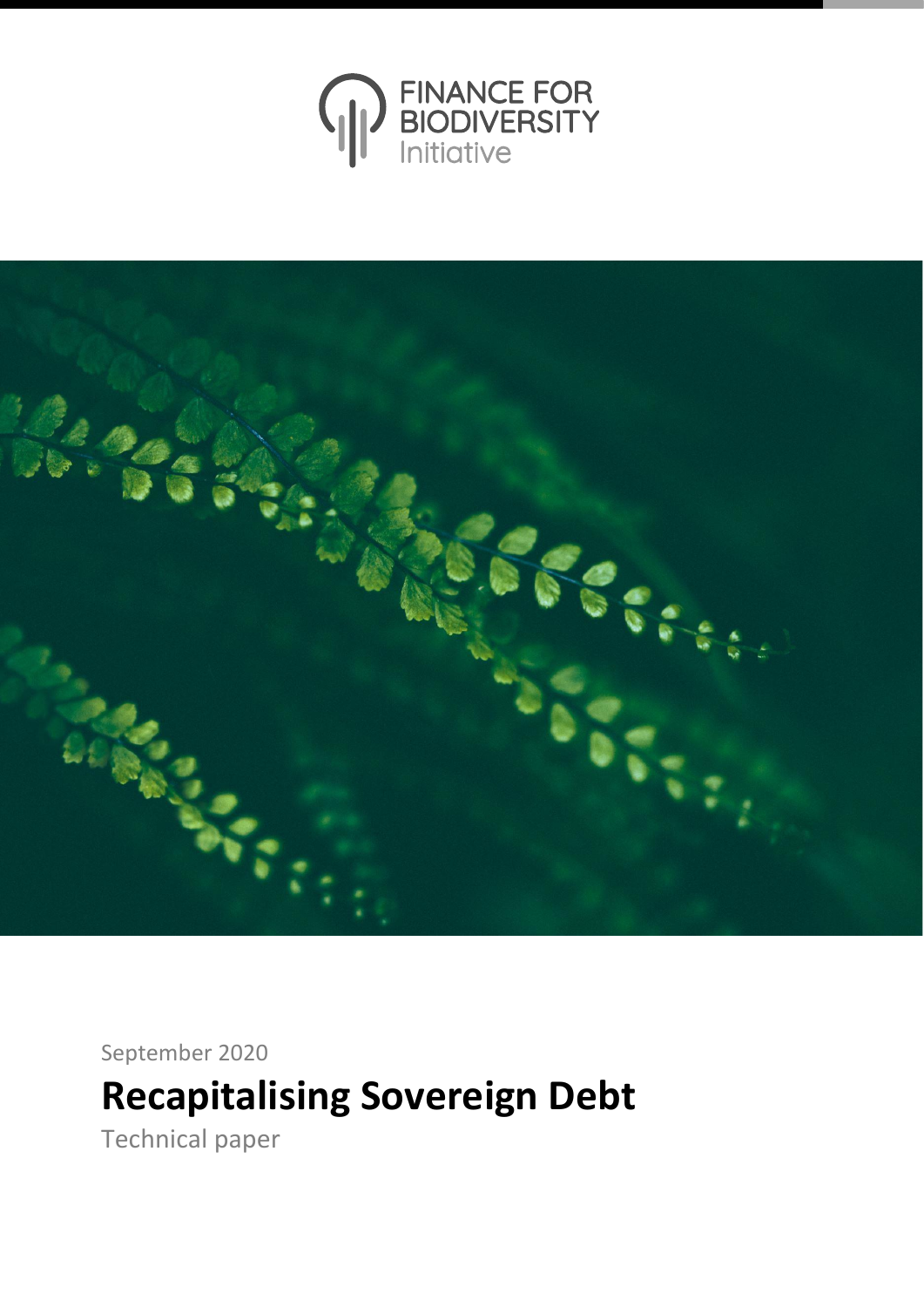

# **Executive Summary**

- COVID-19 and the linked economic downturn has put emerging countries and their economies on a pathway to a sovereign debt crisis.
- Many of the affected countries are rich in biodiversity. Yet this key component of their "natural capital" is rapidly diminishing and under increasing threat. Nature loss—such as deforestation, draining of wetlands, and species extinction—has reached alarming levels and is being affected by, and is affecting, climate change.
- There is a growing body of research making clear not only the link between nature and climate and sovereign debt, but also how nature loss is eroding many nations' capacity to generate the economic activity needed to service and repay sovereign debt.
- Global biodiversity loss and nature destruction continues, posing ever-greater systemic risks if not addressed. Many developing countries, with a relative inability to address the risks of natural capital destruction, are most exposed. That is creating a vicious cycle.
- *Finance for Biodiversity* (F4B) believes there is a compelling opportunity—indeed, an urgent need—to break this cycle by offering a sovereign debt instrument that links the cost of sovereign debt with success in protecting or enhancing a country's natural capital, as part of debt restructuring.
- "Nature Performance Bonds" (NPBs) would redefine new issuance and restructuring of existing sovereign debt around measurable economic, nature and climate outcomes by offering the issuer reductions in coupon payments and principal adjustment in return for the achievement of nature-based outcomes, such as restoring wetlands, protecting forests from encroachment, and reducing threats to wildlife and plant species. There would be no restriction on use of proceeds.
- NPBs would build on the recent evolution of state-contingent debt instruments and green finance products by ensuring that they are not only replicable but standardised for scale, evolving beyond the project-specific nature of much green finance to date, and making NPBs attractive to the private sector.
- The ultimate outcome would be reduced debt repayments, improved nature and climate outcomes, lowered country risk and improved access to capital, and a country's increased attractiveness as a long-term investment destination.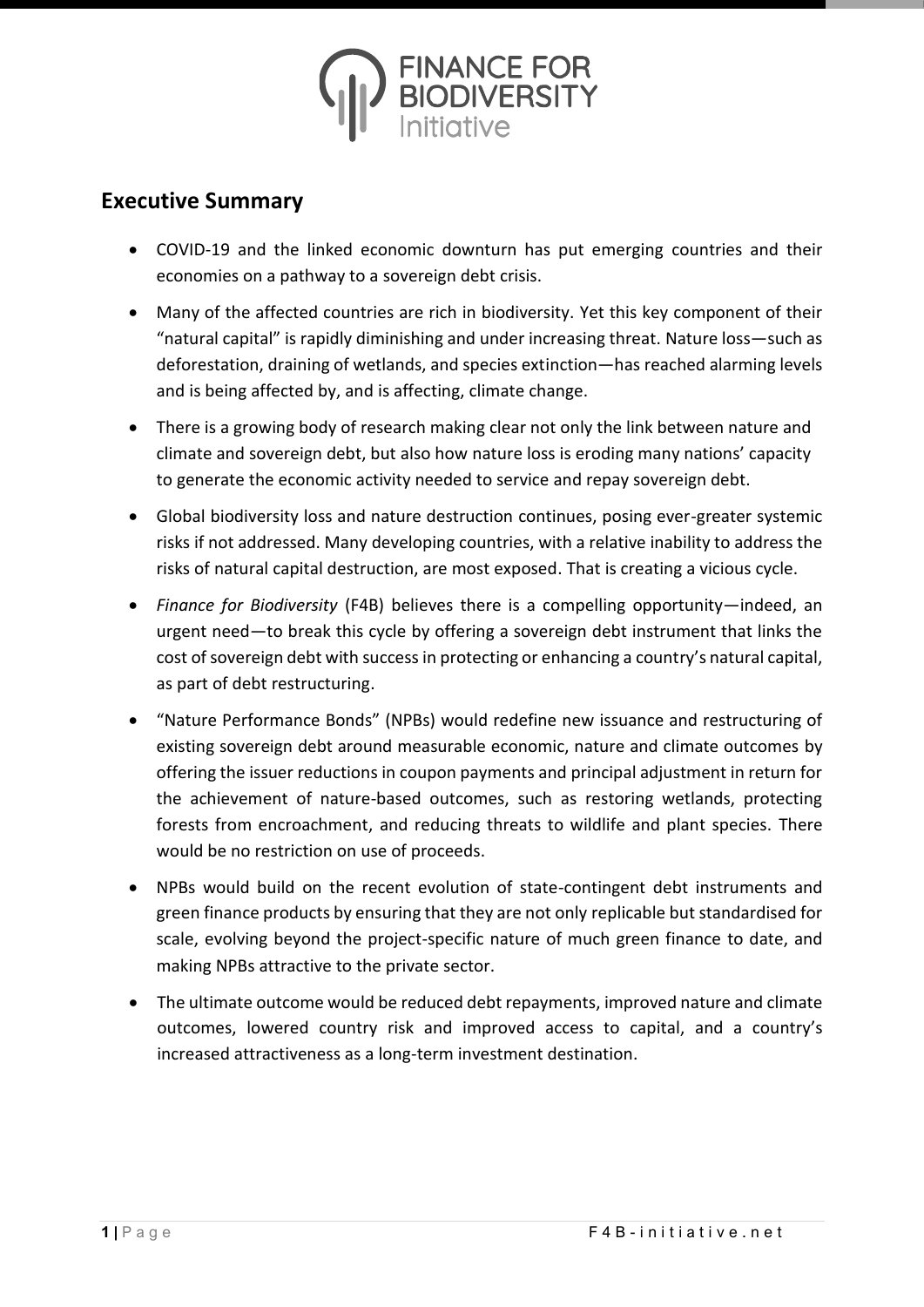

# **The Challenge**

# **A looming debt crisis**

Seven out of the ten nations with the highest number of COVID-19 infections to date are developing economies that were facing debt distress before the pandemic struck. The health crisis has altered the calculus: declines in local currencies have increased the cost of servicing hard-currency debt for many, while evaporating demand has diminished export-dependent nations' income, and tourism has fallen across the world (World Bank, 2020).

At the same time, many countries have dramatically increased public spending to support their health systems and defend their economies and citizens' livelihoods. Emerging and developing countries have unveiled rescue packages worth 5.4% of their gross domestic product (GDP), according to the World Bank (2020).

This combination of factors has led to government budget deficits ballooning out of control. In Sub-Saharan Africa alone, they are projected by the International Monetary Fund (IMF) to reach a record 7.6% of GDP this year (IMF, 2020). This comes as governments in Africa and other developing countries are already facing an avalanche of sovereign debt repayments as a significant amount of post-2008, low-cost issuance comes due.

For some, the strain has already reached breaking point:

- In April, Pakistan became the first large developing country to apply for a debt repayment standstill under an initiative of the G20 group. The Asian country hopes to defer repayments due to bilateral lenders this year amounting to around US\$1.8 billion and use the savings to address the coronavirus crisis.
- In May, Zambia hired bankers to advise on restructuring its US\$11 billion in foreign debts, which threatened to trigger Africa's first coronavirus-induced sovereign default.
- And in July, 12 nations—including Bangladesh, Laos, Nigeria and Ethiopia—applied for their debt service payments to be suspended until December 2020 under the G20's Debt Service Suspension Initiative (Fitch Ratings, 2020).

Few would dispute that a sovereign debt crisis is looming—and action is needed. As UNCTAD claims: "The Covid-19 shock has put a glaring spotlight on the difficulties arising from high and rising developing country indebtedness since it is set to turn what was already a dire situation into serial sovereign defaults across the developing world. It has, therefore, turbo-charged the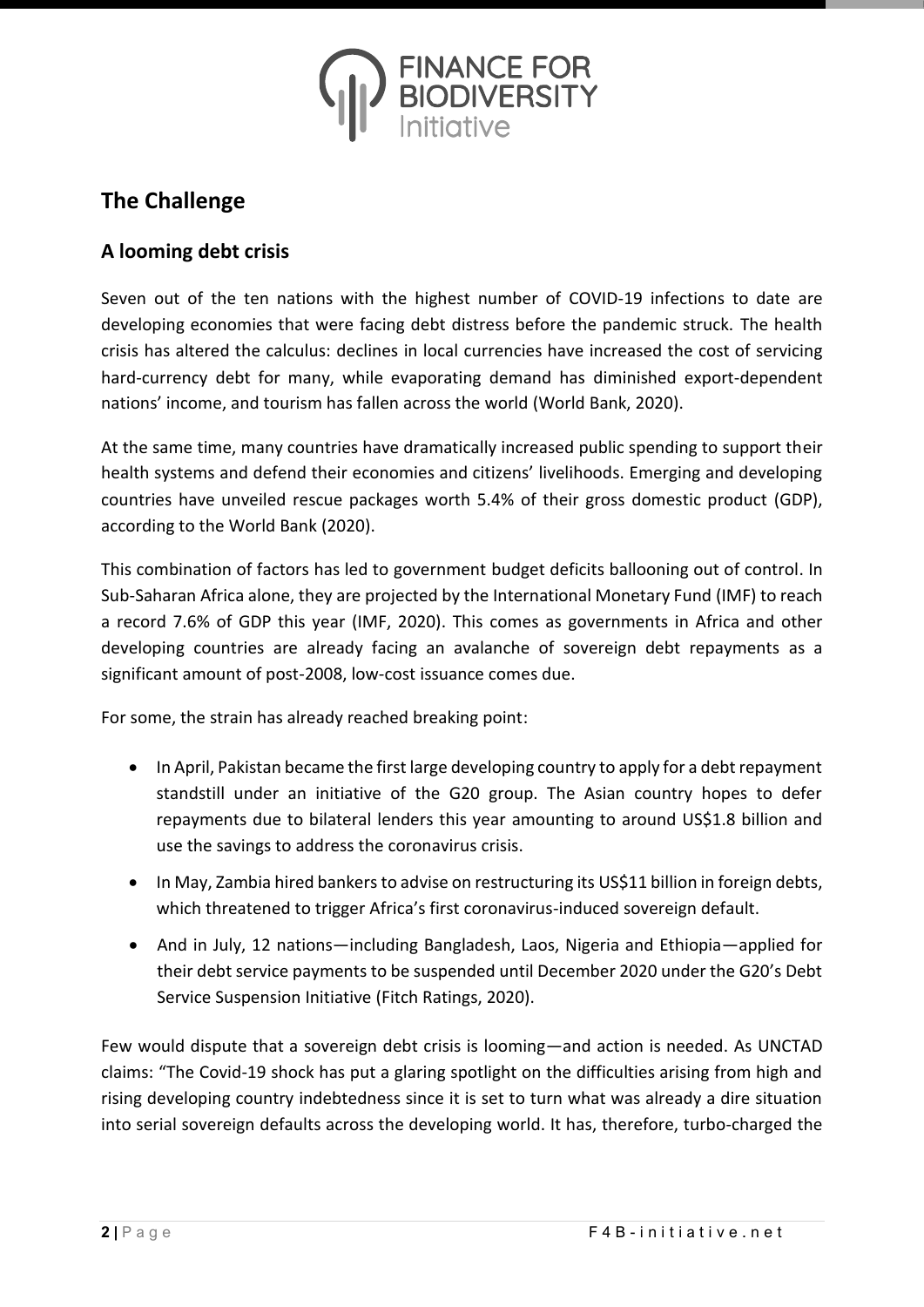

need to move from discussion to action on debt matters in developing countries." (p2 UNCTAD, 2020)

### **The nature and climate crisis**

Many of the affected nations are rich in biodiversity. Yet this key component of their "natural capital" is rapidly diminishing and under increasing threat. Indeed, nature loss—such as deforestation, draining of wetlands, and species extinction—has reached alarming levels and is in a vicious cycle, both being affected by and affecting climate change. COVID-19 itself, and the prospects of more and worse pandemics to come, are further symptoms of this crisis, since by radically altering nature, we create the conditions in which diseases like COVID-19 emerge and thrive (UNEP, 2016).

Nature-based initiatives to tackle climate change were recently described by Christiana Figueres, former head of the UN Framework Convention on Climate Change (UNFCCC), as "the Cinderella of climate mitigation", because of a historical focus on the energy dimension of climate change, and an urgent need to turn attention to the role of nature in reducing emissions (Hook, 2020).

But biodiversity protection is rapidly becoming a global priority and addressing the human drivers of biodiversity loss is crucial. The Global Assessment Report on Biodiversity and Ecosystem Services (IPBES, 2019) has stressed the interdependence between nature and human existence, while simultaneously raising the alarm about the state and rate of biodiversity destruction. The report attributes this loss to direct and indirect human action (a finding echoed in the 2019 IPCC Special Report on Climate Change and Land), and argues that continued biodiversity loss will undermine the achievement of broader objectives such as the 2030 Sustainable Development Goals (SDGs) and the Paris Agreement on Climate Change.<sup>1</sup>

Research by WWF and others argues that reduction in certain "ecosystem services"<sup>2</sup> associated with high growth path developmental trajectories<sup>3</sup> could result in global economic losses totalling nearly US\$10 trillion between 2011 and 2050, while the adoption of more sustainable developmental approaches could contribute to positive GDP outcomes (Roxburgh *et al.*, 2020).

Despite recognition of the crisis that the destruction of nature poses, it has continued (and potentially accelerated) during the pandemic. Research suggests that in parts of Africa and Asia,

 $1$  Nature loss and biodiversity destruction both exacerbate and are exacerbated by climate change (IPCC, 2019).

<sup>&</sup>lt;sup>2</sup> Ecosystem services can be understood as "the benefits people derive from ecosystems". Biodiversity is a necessary component of ecosystem services (IUCN, 2015).

<sup>&</sup>lt;sup>3</sup> For this scenario, the authors use RCP 8.5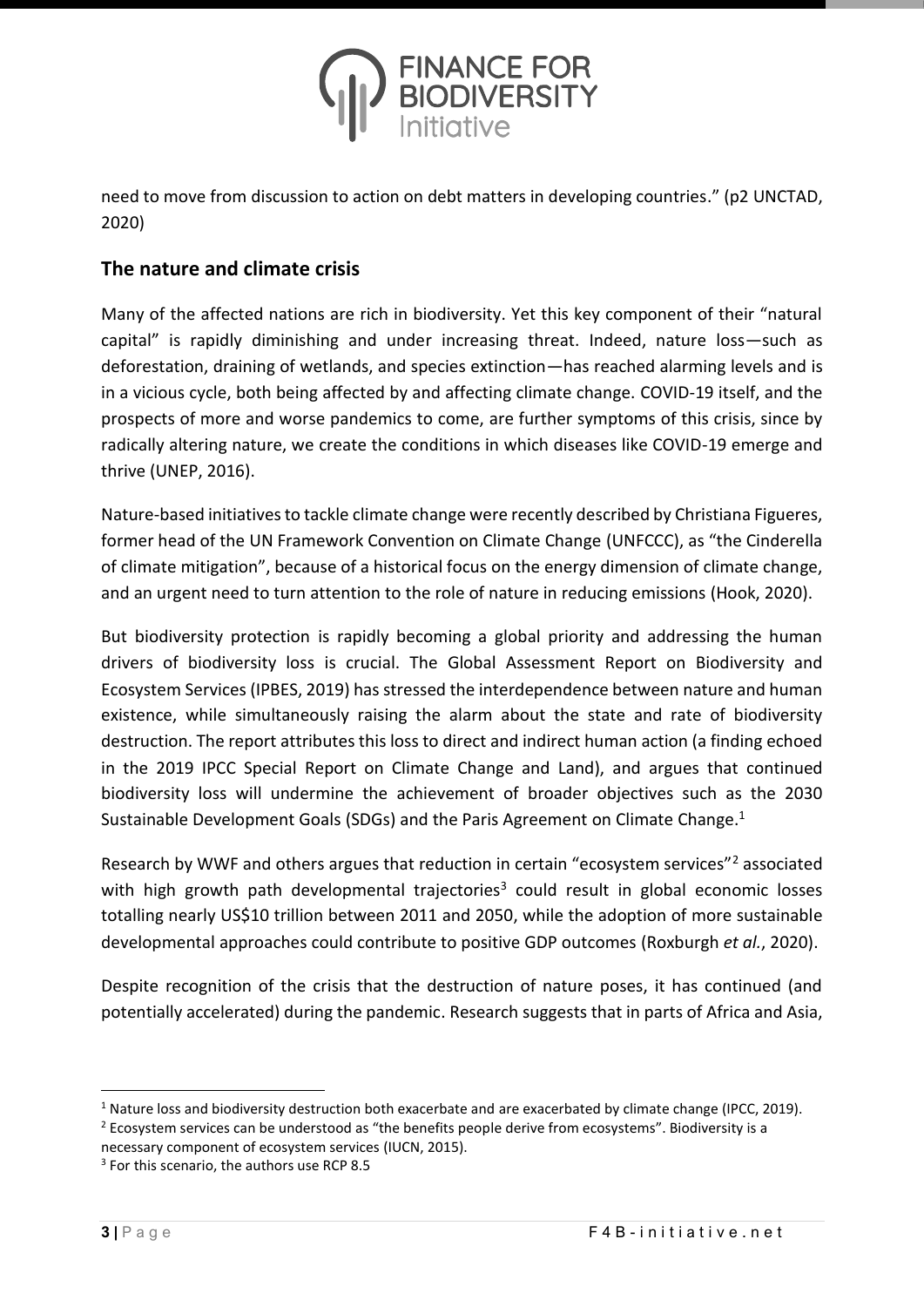

deforestation increased dramatically in the first half of 2020, likely the result of COVID-19 induced economic hardship (Palma *et al.*, 2020).

It is therefore unsurprising that there are growing calls for transformative change in developmental pathways and recognition of the need to reverse the loss of natural ecosystems, habitats and species. This is not restricted to the public sector. Private sector investors increasingly appreciate the potential risks associated with biodiversity loss and see a role for themselves in addressing it (Foll, 2019; Nauman, 2020; Paun, 2020). Reforestation is becoming a big element of this. Italian oil group Eni, for example, claims that it will plant an area of forest the size of Wales (UK), to meet its 2050 climate goals (Hook, 2020).

# **The Opportunity**

# **Connecting sovereign debt and nature**

The looming debt and green crises are intertwined. Nature loss is eroding many nations' capacity to underpin the economic prosperity needed to deliver livelihoods for their citizens and, in turn, their ability to service and repay sovereign debt. There is now a compelling body of research pointing to the critical role played by nature in driving economic productivity and growth, from such diverse sources as the Paulson Institute, the London School of Economics, the World Economic Forum (WEF), and the Chinese government-hosted China Council on International Cooperation on Environment and Development.

The nascent Task Force on Nature-related Financial Disclosure (TNFD) and the Dutch central bank's pioneering analysis of the systemic financial risks stemming from biodiversity loss, point to the importance of nature to both financial capital and sovereign risk. An emerging body of research is adding to the evidence base:

- Capital markets appear to be pricing climate risks into sovereign risk assessments. Perceived vulnerability and resilience to climate change seem to have a direct impact on the cost of government borrowing. Developing countries, with lower resilience and adaptation capabilities, are most impacted (Kling *et al.*, 2018; Cevik and Jalles, 2020).
- The transmission mechanisms between nature preservation (degradation) and the ability of debtor countries to repay debt are increasingly understood and appreciated (Pinzón *et al.*, 2020).
- Unlike climate change, nature-related issues appear to not yet be effectively priced into sovereign bond issues (Pinzón, Robins and Thoumi, 2020). This is set to change rapidly as the appreciation of the links is coupled with modelling to demonstrate the quantitative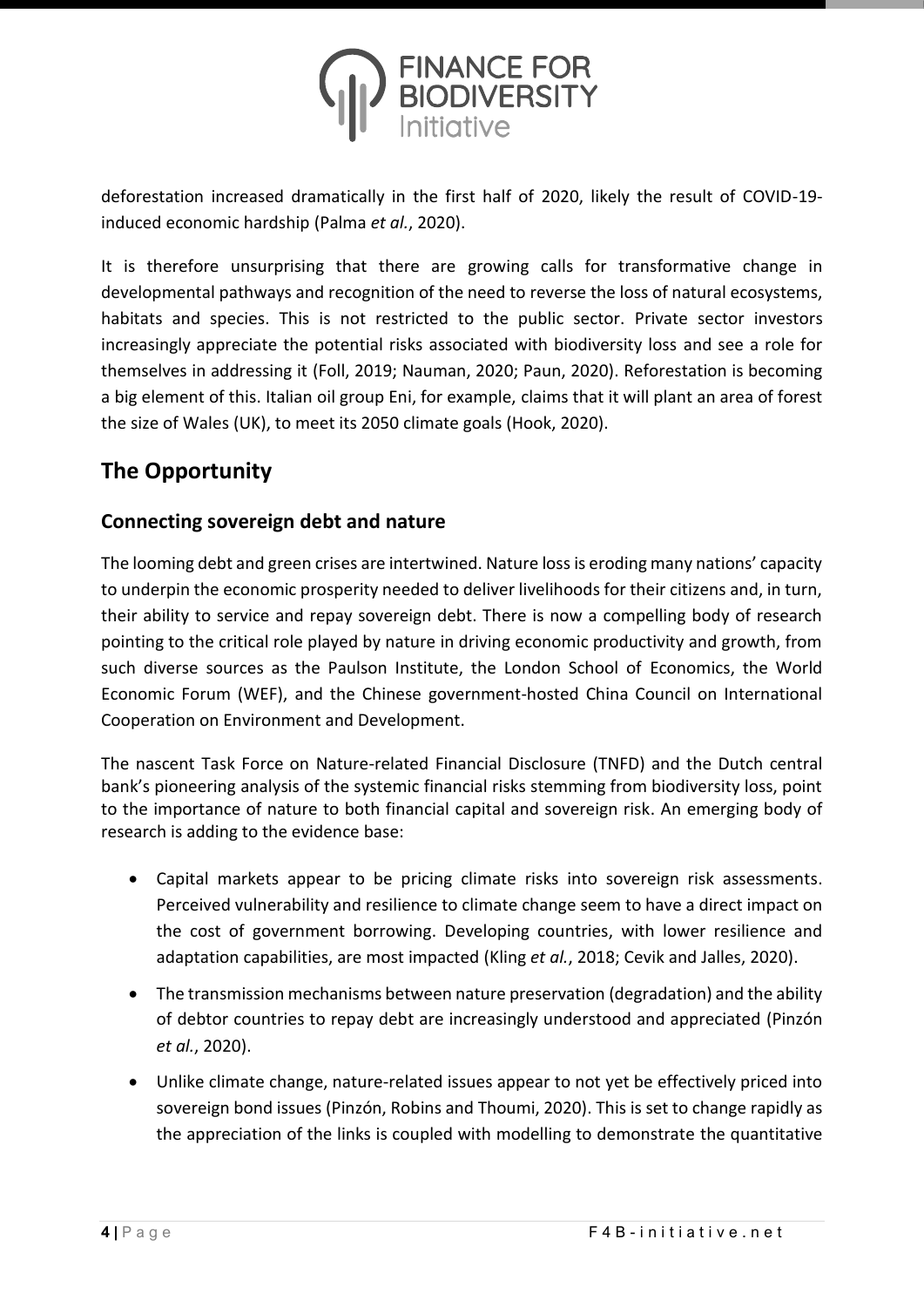

impacts of mismanagement (positive management) of natural resources (Dennis, Singh and Schmitt, 2020).

• There is a better understanding that countries most exposed to economic risks of nature destruction are most likely to experience difficulties in managing these impacts (Dennis, Singh and Schmitt, 2020). Consequently, financial institutions are realising that environmental risks can erode a country's capacity to raise and repay debt, and that climate and natural capital factors should therefore be included in sovereign credit analysis (Dennis, Singh and Schmitt, 2020). Indeed, credit rating agencies have now begun to incorporate climate and nature related risks into their assessment of sovereigns. 4

In the recent negotiations between Argentina and its creditors over the country's US\$65 billion debts, the link between natural capital and a sovereign's ability to service its debt was brought into focus given the country's heavy reliance on agricultural production to generate its key exports of soybeans and wheat. Output of both crops has been falling as a result of drought and wildfires, a situation exacerbated by the expansion of cattle-ranching onto areas previously cultivated with soybeans (Planet Tracker, 2020).

F4B believes it is only a matter of time before capital market actors (investors, credit ratings agencies, sovereign issuers) fully recognise the benefits associated with better stewardship of natural resources in the form of lower cost of borrowing (for issuers) and lower associated risk of default (for investors).

# **Assessing the Urgency of Action**

To support our work further, F4B has built a unique database of the debt sustainability and biodiversity status of countries to understand the nexus at which debt distress and biodiversity priorities coincide. Detailed country profiles of outstanding debt and macroeconomic performance were used to assess the scale and characteristics of debt, including debt stock, servicing costs and key creditors. Country-level assessments of habitats and existing biodiversity, as well as threatened areas and species, were compiled to assess the urgency and opportunity for protecting and improving the state of nature. Table 1 shows the range of data that was compiled.

 $4$  Ratings agencies including Moody's, Fitch and S&P have all launched initiatives to better quantify the impact of nature degradation and climate change on sovereign credit ratings.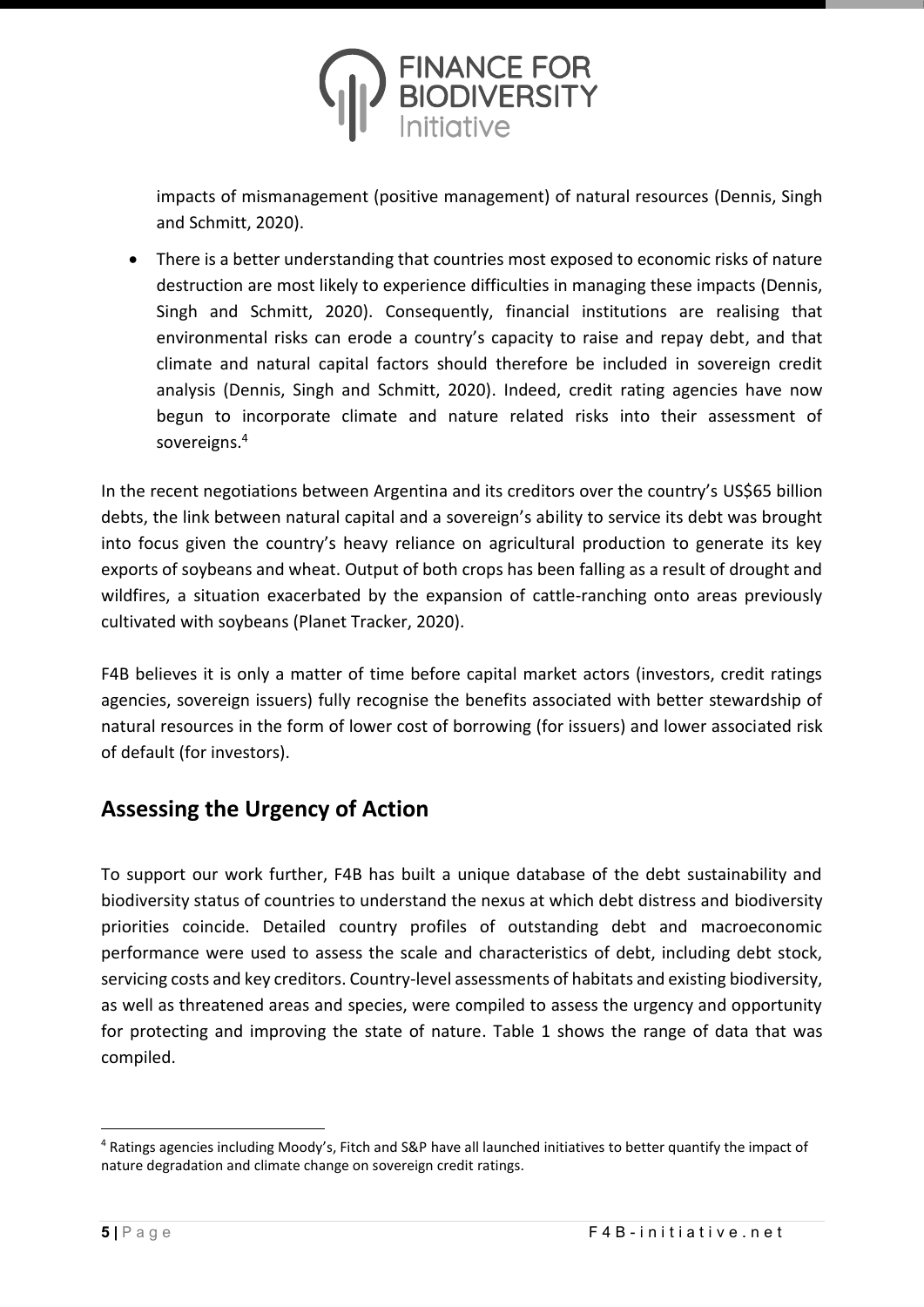

**Table 1: Metrics and data used to assess debt sustainability and biodiversity status of sovereigns** 

| <b>Debt sustainability</b>                          | <b>Status of biodiversity</b>                        |
|-----------------------------------------------------|------------------------------------------------------|
| <b>External debt position: external debt stock</b>  | Land cover data: agriculture, shrubland,             |
| to exports and GDP, debt service and                | forest, wetland, urban areas, grassland,             |
| interest to exports and GDP, interest               | sparse vegetation, bare land, permanent              |
| payments to exports and GDP, reserves to            | snow and water                                       |
| external debt stocks                                | Species numbers: birds, amphibians,                  |
| <b>Market view:</b> credit rating, sovereign credit | mammals, reptiles, vascular plants, fish             |
| default swaps (CDS)                                 | <b>Threats:</b> percentage of bird, plant, mammal    |
|                                                     | and fish species threatened with extinction;         |
|                                                     | forest loss between 2001 and 2019                    |
|                                                     | <b>Protected areas: terrestrial and marine sites</b> |
| Data from the World Bank was used to                | A range of country-level biodiversity data           |
| provide a consistent set of data on debt            | was drawn from Protected Planet,                     |
| sustainability, although data was available         | Mongabay, the World Bank and Global                  |
| only to the end of 2018. Information on             | <b>Forest Watch</b>                                  |
| sovereign CDS from Bloomberg was used               |                                                      |
| where available. Country credit ratings were        |                                                      |
| sourced from Moody's                                |                                                      |

Eighteen countries were highlighted as facing both urgent debt sustainability and biodiversity issues: Angola, Costa Rica, Croatia, Ecuador, Fiji, Gabon, Gambia, Indonesia, Jamaica, Kenya, Kyrgyz Republic, Maldives, Nigeria, Rwanda, South Africa, Sri Lanka, Suriname and Vietnam. Combined, the total external debt stock for these countries amounted to US\$1 trillion in 2019 (the latest date for which consistent data is available). Several key debt sustainability metrics are summarised in Figure 1.

We then ranked these countries according to their debt sustainability and the need to take action to stem biodiversity loss. Indonesia, Nigeria, Vietnam, Rwanda, Jamaica, Kenya, South Africa, Gambia and Sri Lanka rank as being the poorest on debt sustainability, and as having the highest need to take biodiversity action from our analysis of a variety of indicators. For instance, Indonesia's external debt stock stands at close to US\$400 billion (see Figure 1), incurring an annual debt service of \$56 billion. At the same time, close to 30% of all its mammal species are threatened by extinction, including orangutans, tigers and rhinos, largely driven by rapid deforestation—between 2001 and 2019, 17% of Indonesia's forests were lost.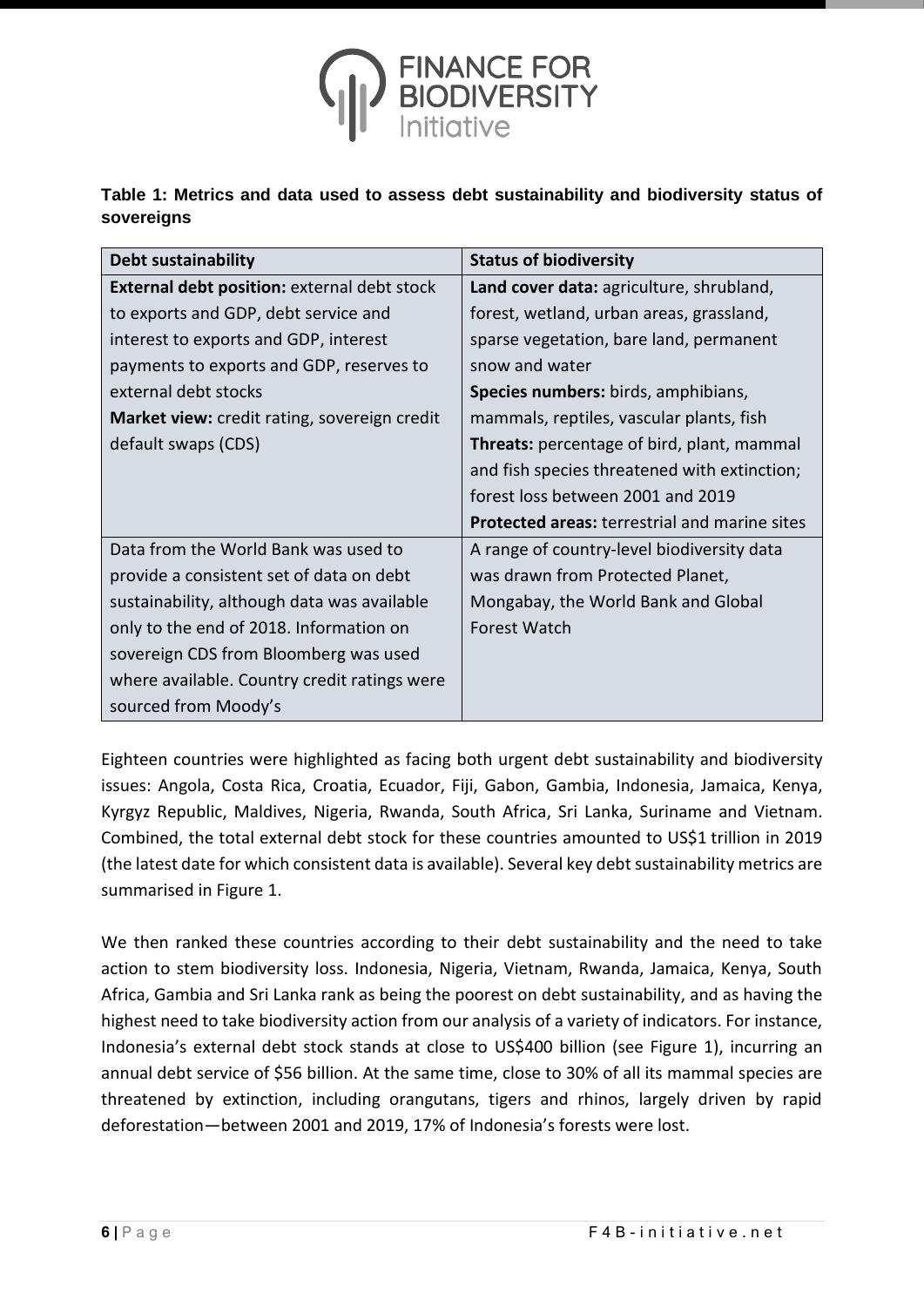

Our analysis also shows that several countries facing urgent debt issues have demonstrated recent successes in preserving biodiversity, particularly Costa Rica and the Maldives. Fewer than 5% of all species in these countries are under threat, which is especially important since these countries are large stores of global biodiversity. Despite its small size, Costa Rica has among the largest number of bird, amphibian, mammal and vascular plant species of any country analysed. The Maldives also has among the largest number of fish species of all the countries analysed. Debt sustainability represents an acute challenge, however, with Costa Rica facing one of the highest rates of interest payments in relation to GDP and exports. This analysis highlights what is at stake: the need to ensure that recent progress on nature protection is not put at risk by fiscal pressures and high levels of indebtedness.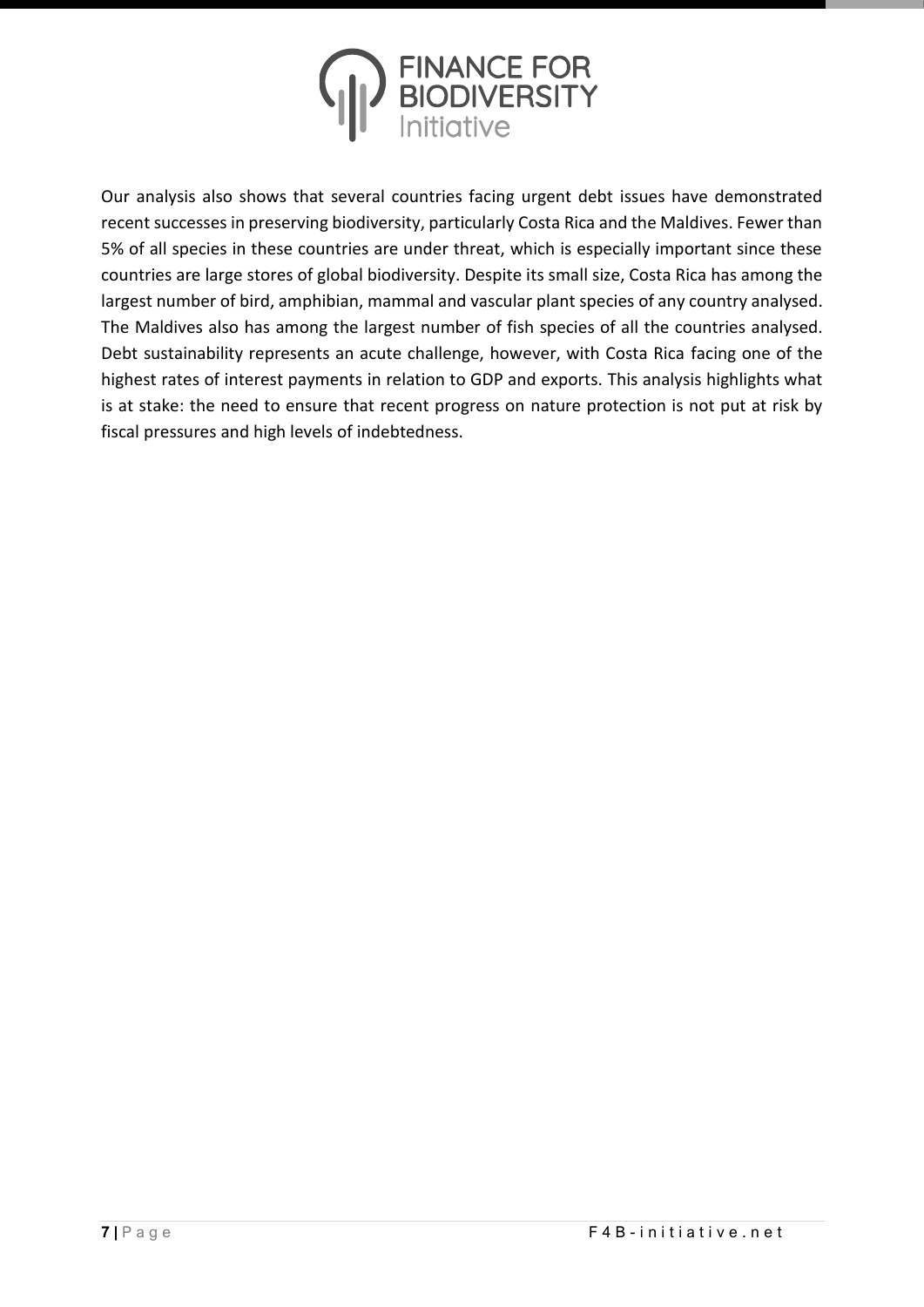



120

100

80

60

40

 $20$ 

 $\circ$ 

Nigeria

External Debt Stock (% GDP)





**External debt stock to GDP** 

44 44

Vietnam

Madiyes

 $42$ 42

40

sbon. add adot play

sia don

36 36

ientle design

Henda

 $15$ 

 $\begin{picture}(20,20)(-2.5,0.0) \put(0,0){\vector(1,0){10}} \put(15,0){\vector(1,0){10}} \put(15,0){\vector(1,0){10}} \put(15,0){\vector(1,0){10}} \put(15,0){\vector(1,0){10}} \put(15,0){\vector(1,0){10}} \put(15,0){\vector(1,0){10}} \put(15,0){\vector(1,0){10}} \put(15,0){\vector(1,0){10}} \put(15,0){\vector(1,0){10}} \put(15,0){\vector(1,0){10}} \put($ 

 $12$ 

**Total external debt stock** 

FINANCE FO<mark>R</mark><br>BIODIVERSITY

# **Figure 1: Selected debt sustainability metrics**

100 104

Jamaica

89

59 57

50 52

Arnadas Ruverick Janda priva

49 46

Suringme

South Asirin Cocoolity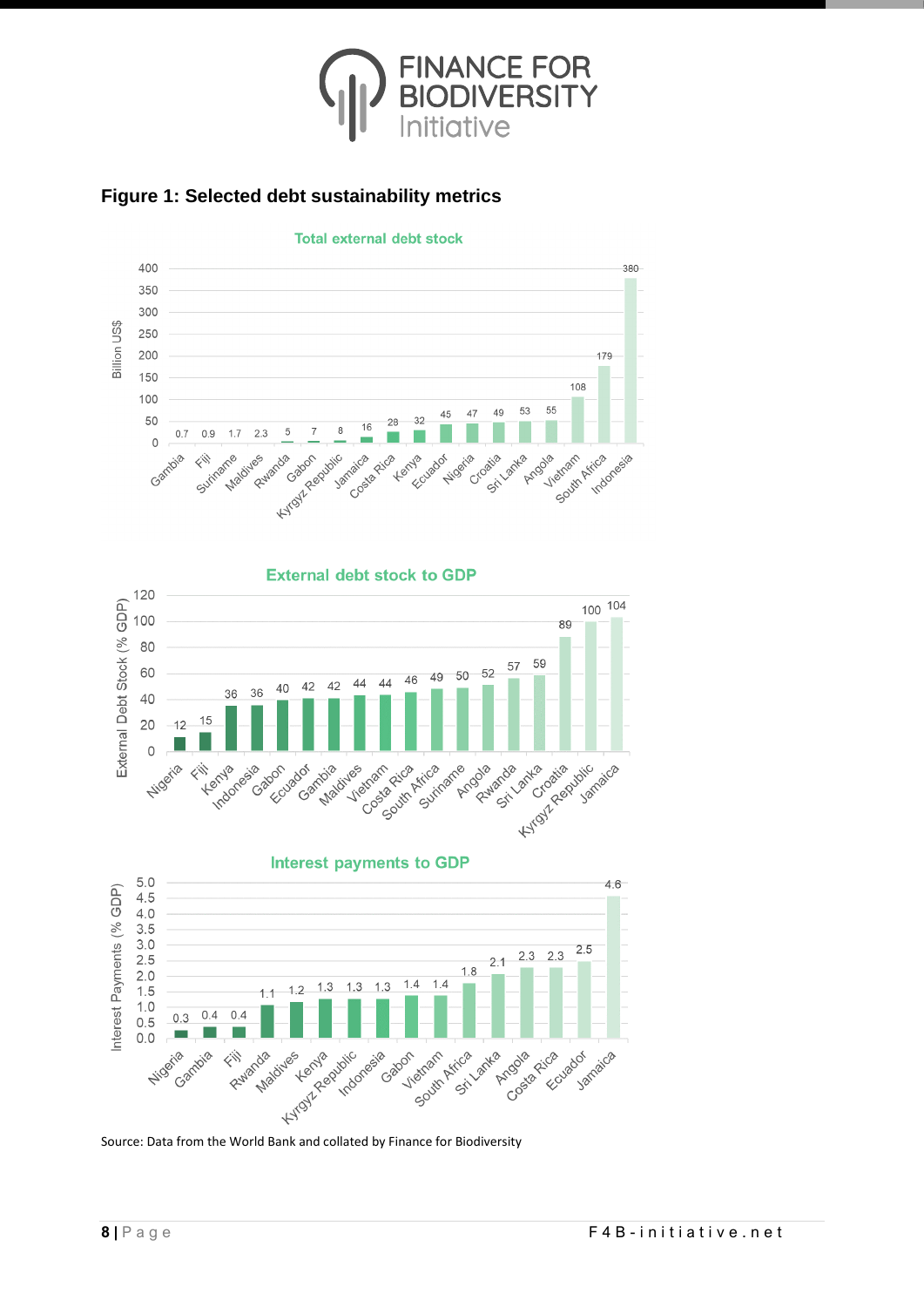

# **The Solution: Nature Performance Bonds**

These factors taken together create a collective need to act. The economic crisis in many developing countries, exacerbated by the global pandemic, poses an immediate threat to the health and wellbeing of millions of people around the world. As developing country governments struggle to manage increasingly challenging social and economic environments, the likelihood of debt default and/or need for debt restructuring increases.

At the same time, global biodiversity loss and nature destruction continues, posing ever-greater local and systemic risks if not addressed. Developing countries in many instances, with their greater reliance on natural capital for economic wellbeing, coupled with a relative inability to address the risks of natural capital destruction, are most exposed, creating a vicious cycle.

F4B believes these developments provide early signals of what is to come. They point to a compelling opportunity—indeed, an urgent need—to move forward in deploying a sovereign debt instrument that links the cost of sovereign debt with success in protecting or enhancing a country's valued, productive natural capital.

These Nature Performance Bonds (NPBs) could provide a catalytic and practical pathway for introducing natural capital into solutions to today's sovereign debt crisis, and in shaping its systemic place in tomorrow's global financial system. The instrument would underpin a virtuous cycle of:

- reduced debt repayments;
- improved nature and climate outcomes;
- strengthened country resilience and productivity;
- lowered risk profile and improved access to cheaper capital; and
- increased attractiveness of a country as a long-term investment destination.

### **What are NPBs?**

NPBs are standardisable sovereign debt instruments with no restrictions on use of proceeds but with performance-based incentives built into the structure of the bond.

The bonds are structured to offer the issuer reductions in coupon payments and principal adjustment in return for the achievement of nature-based outcomes, such as restoring wetlands, protecting forests from encroachment, and reducing threats to wildlife and plant species. A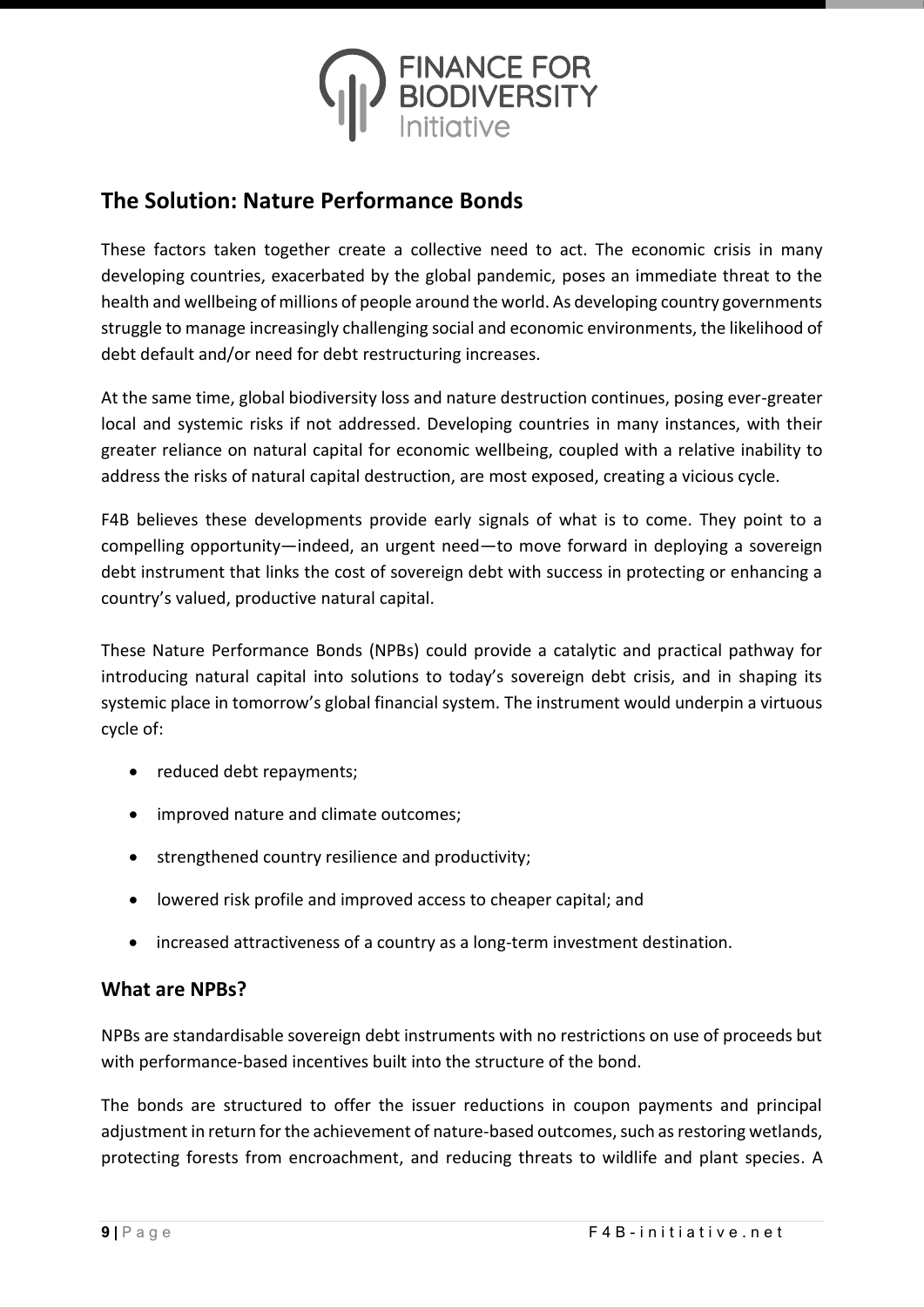

diverse range of environmental, social and economic performance indicators would be used to monitor delivery of these outcomes. The design of nature performance targets would be country- and deal-specific, depending on the country's biodiversity profile, the costs of achieving outcomes and the ease of demonstrating success, as well as the interests of the creditor.

The NPBs would be packaged in such a way that credit enhancement financing terms, or certain guarantees, from a co-investor sovereign creditor act as an incentive for private sector participation. Equally, it should be possible to "crowd in" private sector impact investors willing to accept a lower financial return in the interest of achieving positive impacts on nature and the climate. Investors with long investment horizons (such as pension funds and sovereign wealth funds) are also likely to see the benefit of these instruments. Above all, there should be a scalable approach that encourages risk sharing.

### **How do they relate to other debt and natural capital instruments?**

Various attempts have been made to address the sovereign debt and natural capital challenge through various green finance products (*see Appendix*). State-contingent debt instruments (SCDIs) link contractual debt service obligations to a predefined state variable—in other words, a sovereign's debt service payments are linked to its capacity to pay, based on fixed events or variables like GDP, commodity prices or triggers of hurricanes or other natural disasters. In downturns or during disasters these instruments invoke an automatic reduction in the sovereign's debt service burden. NPBs would be similar to SCDIs in linking payments to performance indicators. But an important point of difference is that they would incentivise positive outcomes rather than insure against adverse outcomes.

According to the IMF the uptake of SCDIs has been low to date, with debt issuance limited to debt-restructuring contexts (such as hurricane clauses). Limited uptake has partly reflected the "novelty premium" demanded of such instruments, and their ad hoc—and therefore nonstandardisable—nature. Standardisation is therefore critical to the liquidity of the market, reducing costs to investors and facilitating widespread use of these products.

Scaling NPBs requires achieving consensus on agreed standards and their use. Success to date in debt-for-nature swaps has been limited by a lack of standardisation, constraining scaling across multiple actors and markets. More recently, guidelines for green and climate bonds have highlighted the scaling potential of even quite modest levels of standardisation. Early-stage principles for SDG-linked bonds, effectively a performance bond with features comparable to the proposed NPB, are a further indication of positive momentum. Yet standardisation should be a key component in any offering if effective debt instruments are to be attractive to private sector creditors.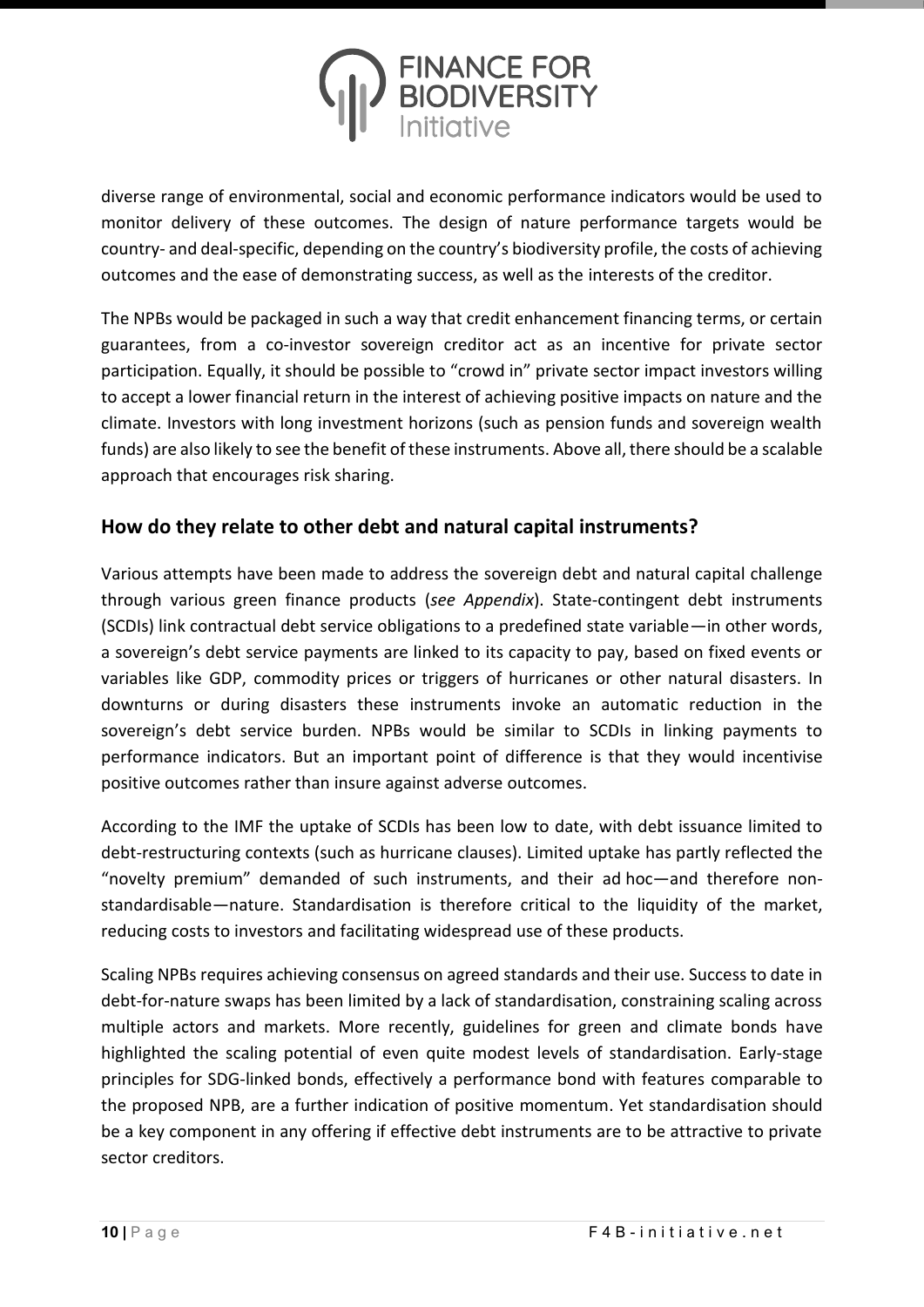

NPBs would build on this asset class evolution by ensuring that they are not only replicable but standardised in line with existing asset classes, evolving the natural capital financial ecosystem beyond the project-specific nature of much green finance to date:

- By linking the bond structure and financial terms to the achievement of clearly defined and measurable outcomes. This incentivises the debtor to achieve the specified targets and supports growing investor demand for impact-linked investment products.
- Investors pay only for performance that is demonstrably achieved—this is an improvement on "use-of-proceeds" bond models where there is no enforceable link between investment and achievement of sustainability outcomes.
- By not restricting use-of-proceeds and thereby supporting more immediate economic recovery needs.
- By adopting a scalable structure that aligns with emerging standards (such as the International Capital Market Association's Sustainability-linked Bond Principles) and can therefore be used across countries and performance metrics.

Ultimately, as natural capital shapes the risk profile of debtor nations, it should become so significant that it emerges as a mainstream consideration in terms of the risk pricing of sovereign debt.

# **What are the general benefits of NPBs?**

- NPBs can be deployed in the current environment to meet the immediate needs of sovereign debtors for short-term liquidity and debt relief.
- They offer a scalable approach to country performance bonds, which encourages risk sharing and connects sovereign debt to nature-based priorities and performance.
- Over the longer term, given the links between natural capital management and credit risk, they should enhance long-term debt sustainability through improvements in natural capital. This creates an alignment between the interests of creditors and debtors.
- They create an emerging asset class, with its own yield curve, enabling sovereigns in emerging and developing regions to drive economic and nature-based priorities simultaneously.
- They would provide an additional mechanism for contributing to the achievement of urgent biodiversity and climate goals.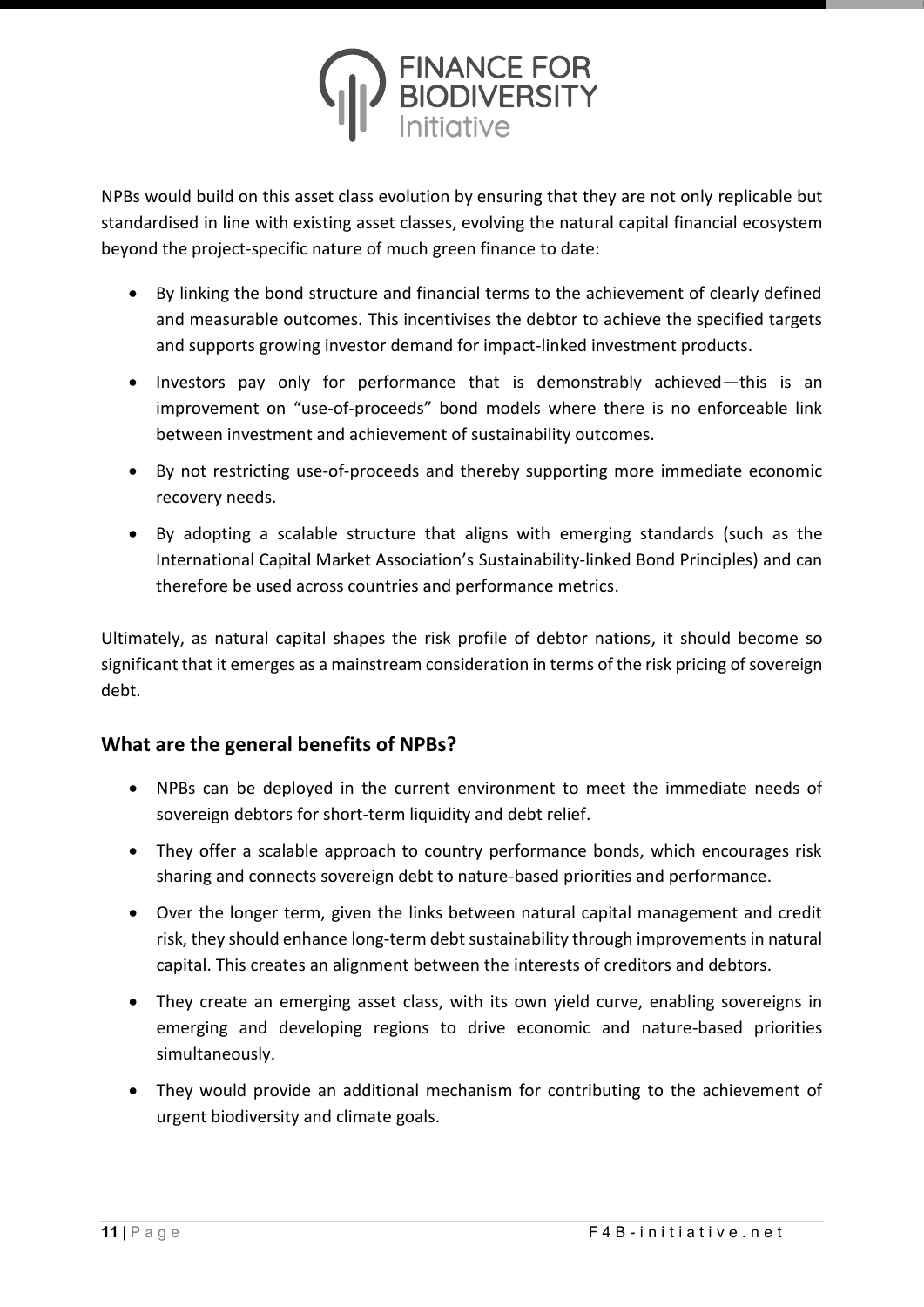

- They would address a growing demand from investors for green/sustainability-linked investments.
- They would support developing and emerging nations to further enhance and protect natural assets, thereby contributing over the longer term to greater fiscal stability.

### **What are the benefits for sovereign debtors?**

- NPBs would support short-term economic recovery, with most of the funds released available for general purpose use.
- They could be part of a solution in a debt-restructuring process given that the product structure offers a mechanism through which debtor countries can obtain some debt (principal and repayment) relief.
- Developing nations would benefit financially because the terms of their debt will improve as they achieve agreed performance milestones, while over time a strengthened, more productive natural capital balance sheet will bring new economic opportunities and resilience.
- The proceeds would help countries fund their environmental objectives—including those on biodiversity and climate change—as well as critical economic and social goals, over the short, medium and long term.
- The bonds would ultimately contribute to improved nature and climate outcomes, such as restoration of degraded forest and other landscapes, wetland management, or species conservation and recovery. This in turn would increase the country's nature-based resilience, enhance productivity, and generate new market opportunities.
- If appropriately targeted, NPBs could enhance the ability of debtors to meet impending debt obligations.

### **What are the benefits for creditors?**

- Lenders—whether public or private—would have a new way to build into their portfolios alleviation of financial risks stemming from biodiversity loss and ecosystem degradation.
- For creditors, the creation of this standardised, new asset class—designed also with a balance of risk offsets between government and the private sector—would offer a way of helping the financial sector meet its increasing obligations to incorporate environmental and climate risk into portfolios.
- The bonds would support delivery of existing and future international commitments to outcomes such as climate change adaptation and mitigation, job creation, health and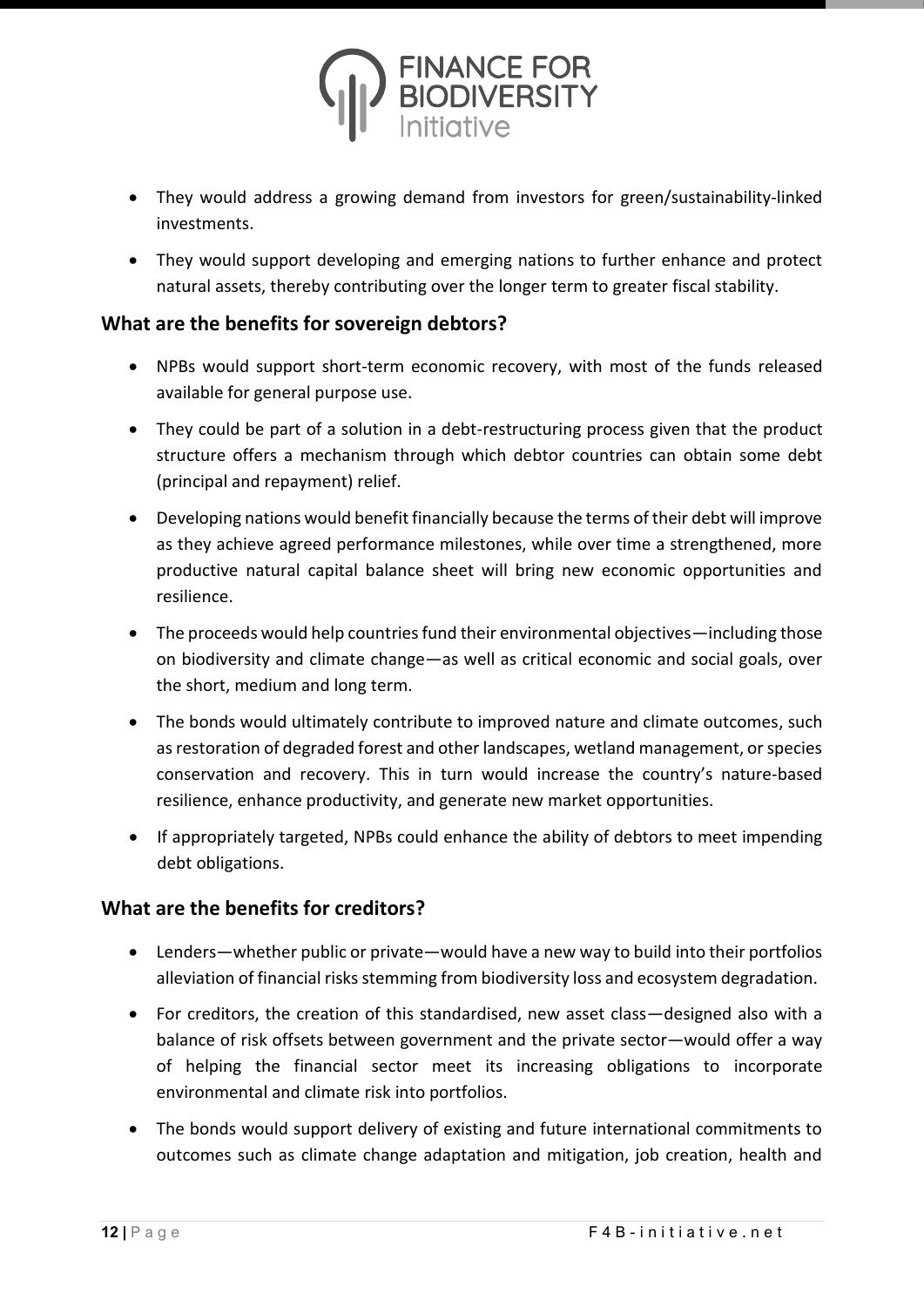

other social goals, as well as biodiversity protection itself, enabling investors to demonstrate the broader social benefit of their activities.

- Governments, international financial institutions and private creditors that recognise the economic and wider value of protecting and restoring nature could embrace a new, payfor-performance approach that would simultaneously secure both nature and climate objectives, and strengthen a developing nation's solvency and prosperity.
- The NPBs would help reduce the likelihood of defaults and/or need for debt restructuring, and contribute to the ongoing fiscal and debt sustainability of debtors.

#### **How would NPBs work?**

We have produced a model of an NPB, which allows us to test a variety of bond structures, including different coupon rates, principal reductions and term structures. We used this to conduct sensitivity analyses of alternative structures of the bond.

We then examined how the issuance of bonds based on performance could deliver meaningful improvements in debt terms. We first used the model to test whether changes in interest rate were sufficient to free up much capital. We concluded that interest changes alone are unlikely to free up sufficient funds to improve debt positions, and to protect natural capital and fuel economic recovery.

We then examined how changes to both the coupon rate and reductions in the principal linked to verifiable performance could lead to meaningful improvements. The following illustration shows how an NPB would work.

#### **The concept:**

- A bond is issued by Country A that commits itself to a specified level of nature performance over the term of the bond.
- If it meets its nature performance commitment, Country A repays the bond on more favourable terms specified on issuance. This would be defined as either lower coupon payments and/or an adjustment to the bond's principal.
- The purchaser of the bond would agree to receiving lower coupon repayments and/or less of the principal if Country A was successful in delivering its nature performance commitment.

#### **An illustration:**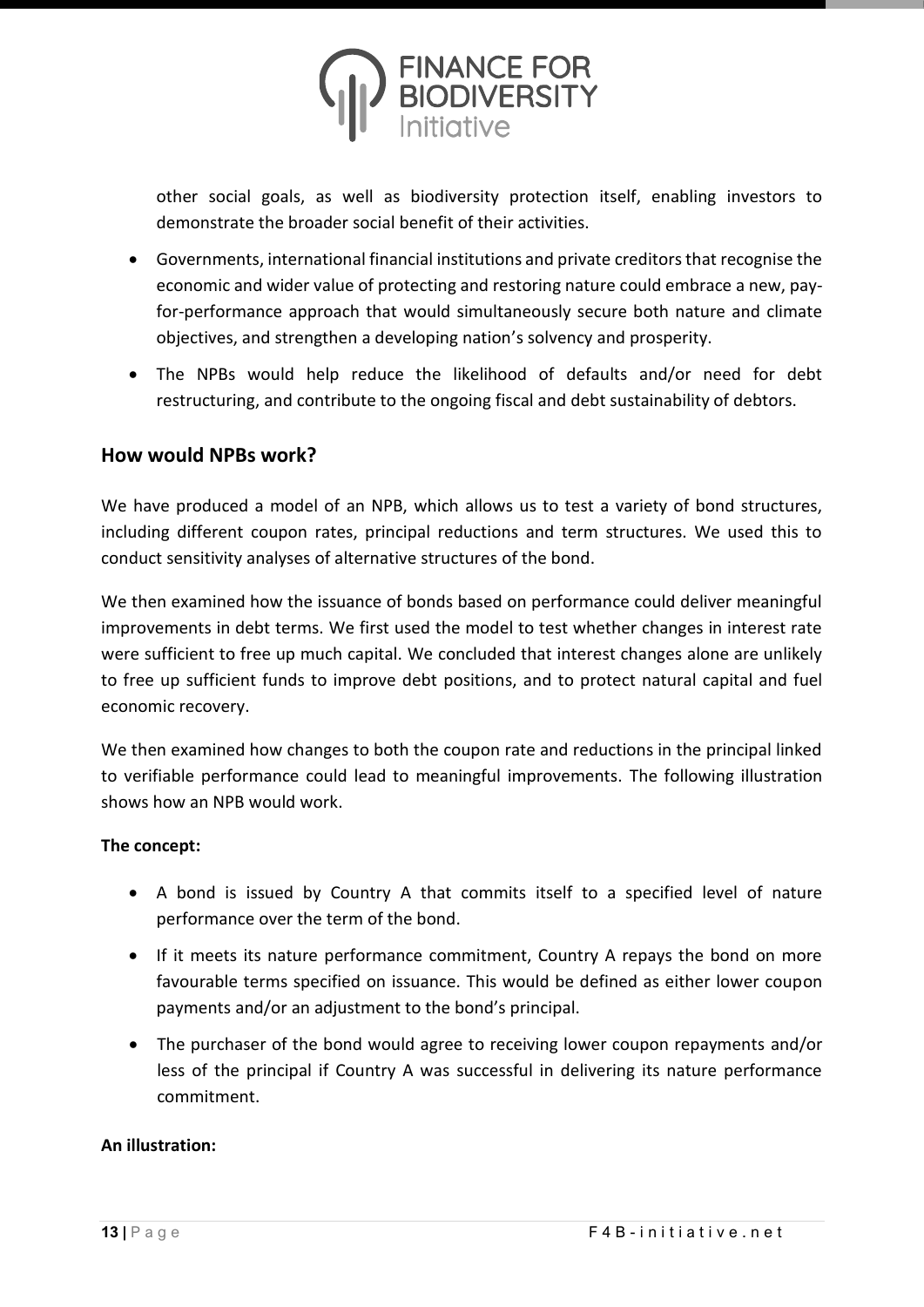

- Country A issues a ten-year bond worth \$1 billion. Its nature performance commitment is to restore 10,000 hectares of forest annually. Successful achievement of this target reduces the amount of interest repaid by 50% and the principal repaid by 20%.
- For every year Country A meets this commitment, it repays 1.5% interest compared with 3% if the commitment is not achieved, saving \$15 million in interest each year. If it has met its commitment at the end of the term, it will repay 80% of the principal, saving \$200 million.
- In total, Country A would repay \$950 million if it achieves its nature performance commitment, compared with \$1.3 billion if it does not.



#### **Figure 2: How the NPB works**

# **How would performance be defined?**

Performance indicators would be set according to specific areas of performance a country is targeting. These would cover a range of potential habitats where nature outcomes could be improved, including forest, wetland, mangrove and coastal/marine habitats. Many nature outcomes, such as improving species numbers and/or increasing species richness, are complex to measure and may not be observable for many years following an intervention. Therefore, performance indicators must be linked clearly to actions that a country can take.

There are various efforts under way to encourage consistency and promote common frameworks and metrics in order to assess the state of biodiversity and nature, which paves the way for increased standardisation. Key examples include: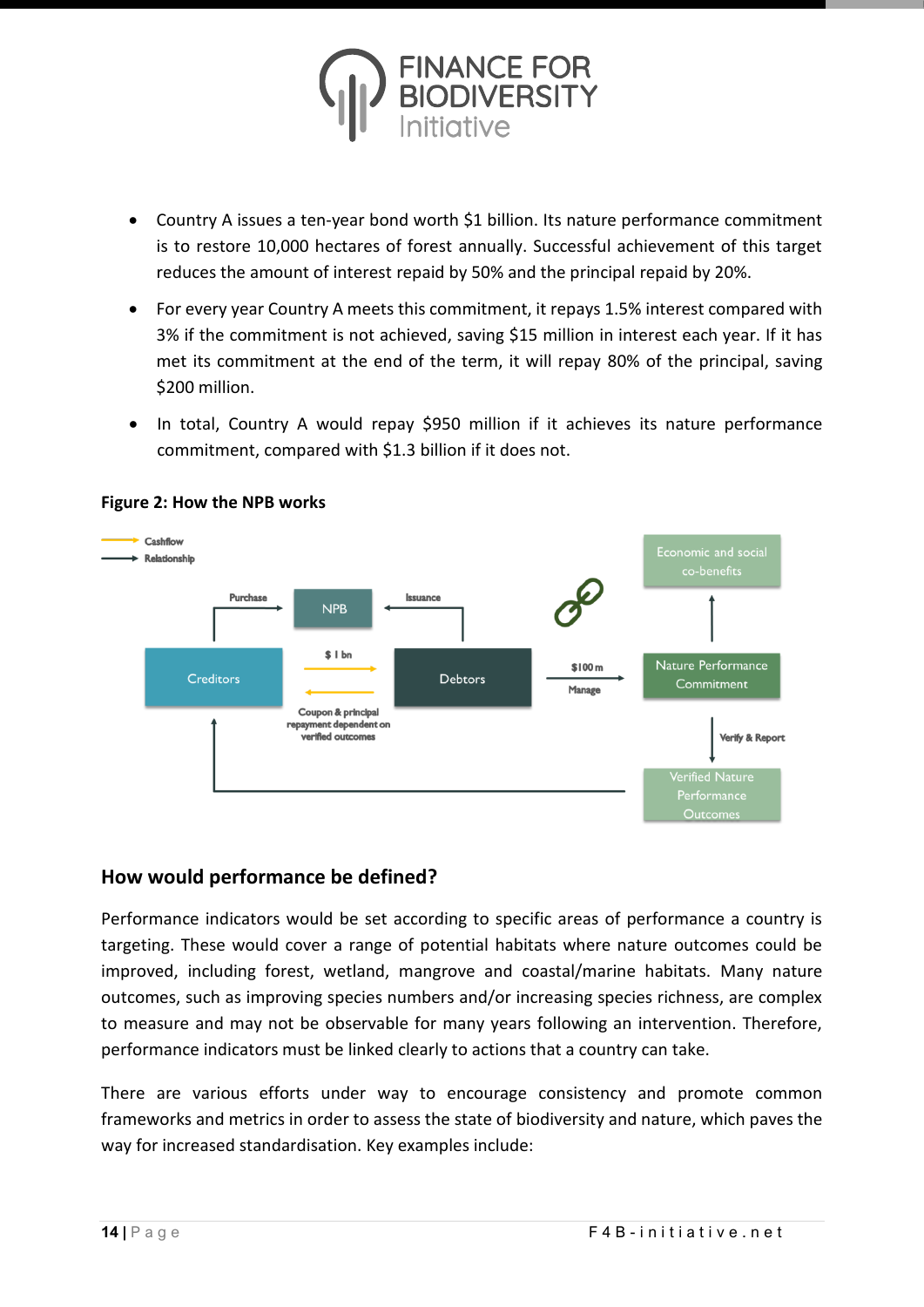

- the SDGs and Aichi Biodiversity Targets, with multiple indicators for biodiversity conservation;
- the Biodiversity Indicators Partnership (BIP) and the Intergovernmental Science-Policy Platform on Biodiversity and Ecosystem Services' (IPBES) task force on knowledge and data;
- the IUCN Red List of Threatened Species, which collects data that monitors species changes and is also listed as an indicator for SDG Target 15.5;
- Natural Capital Accounting and Valuation of Ecosystem Services (NCAVES) from the United Nations Statistics Division, the United Nations Environment Programme, the Secretariat of the Convention on Biological Diversity and the European Union; and
- Wealth Accounting and the Valuation of Ecosystem Services (WAVES), which is a World Bank-led global partnership promoting sustainable development by ensuring that natural resources are incorporated in development planning and national economic accounts.

Performance indicators can also be designed to incentivise nature performance that contributes to nature and climate co-benefits, such as habitat restoration that targets job creation. Climate outcomes might be an integrated element of the performance model, especially if they could be monetised through, for example, carbon credits. Natural capital investments stimulate the economy in the short term, and have positive consequences in the long term. Hepburn *et al.*, (2020) surveys 300 experts who agree that natural capital investments have higher potential for recovery than other traditional stimulus measures (i.e. infrastructure investment). Social and economic objectives might be part of the performance dashboard—for example if the debtor wanted to harvest green enterprise and livelihood opportunities.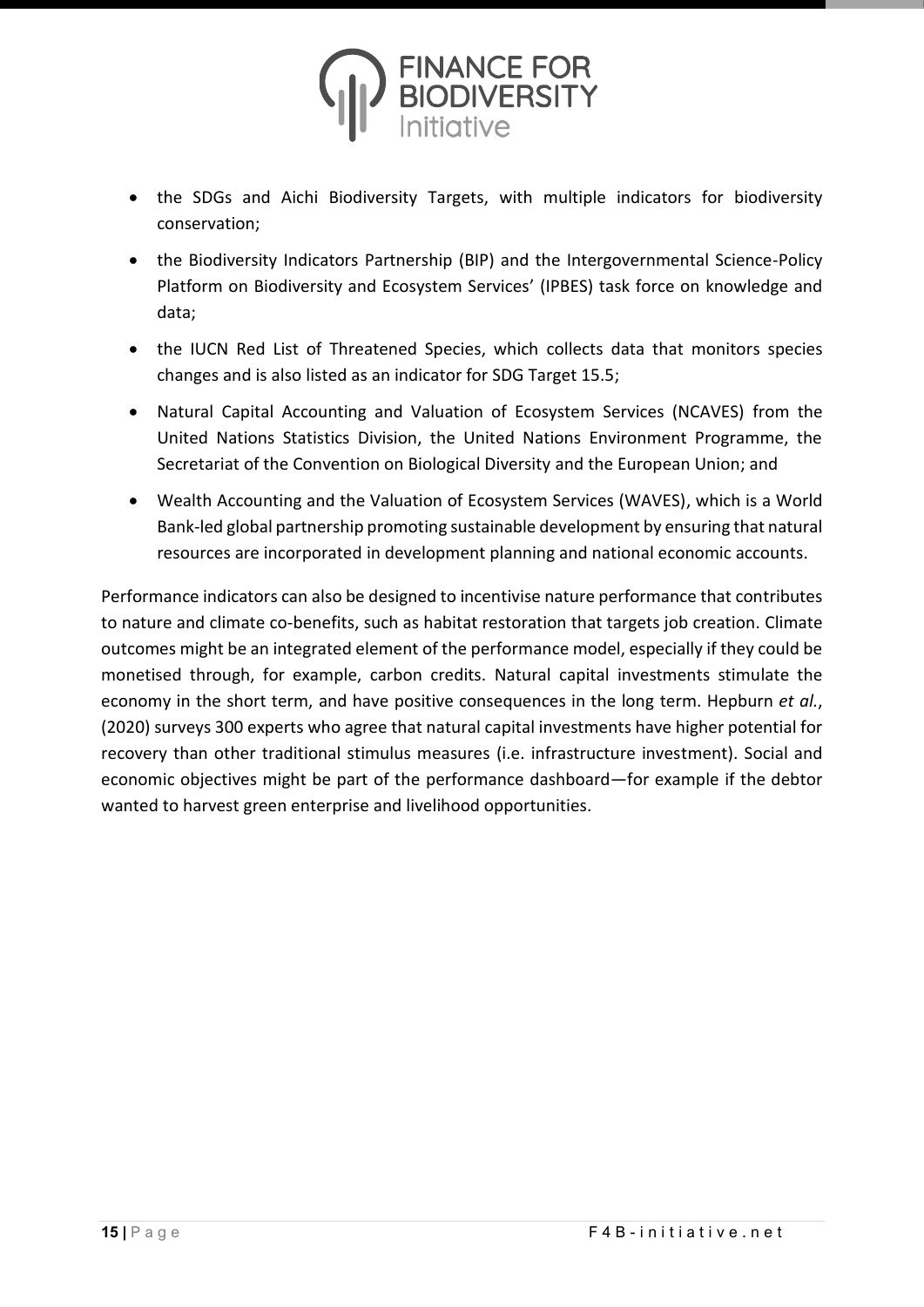

Examples of key performance indicators we see for NPBs are:

#### **ECONOMIC RECOVERY**

- Number of jobs supported through forest, wetland, peatland, mangrove, and coastal restoration
- **PRODUCTIVITY AND RESILIENCE**

**ECOSYSTEM** 

- Number of hectares of restored forest in flood-prone areas
- Number of hectares of forest area protected from encroachment
- Number of farms undertaking sustainable agriculture practices
- **CREATING MARKET OPPORTUNITES**
	- Area of forest under Forest Stewardship Council or similar certification scheme
	- Fishery area under sustainable certification
	- Forest area included in carbon-offsetting schemes

#### **STRENGTHENING GOVERNANCE**

- Number of farms given land titles
- **Sustainable** management systems established in marine areas

#### **How would NPBs be monitored?**

- Performance indicators will need to be monitored and verified in order to appropriately award debtors for performance and to assure creditors that they are paying for actual performance. Monitoring and verification of performance outcomes would be conducted by independent, third-party auditors to provide assurance.
- Performance indicators must be set on the principle of additionality: a country must only be rewarded for doing something it was not going to do without the incentive being in place.
- At first, performance metrics are likely to be bespoke and designed around a debtor country's specific nature and climate. As the product develops, there will be increasing amounts of standardisation of performance metrics and verification processes, including the development of principles, taxonomies and certification protocols. This will need to occur to ensure that deals can be done quickly and that bonds are tradable—and that market participants understand what they buying and on what terms. There are various metrics used in equity and fixed-income markets to evaluate the environmental performance of investments, including methodologies to assess the impact of business and financial assets on nature. Emerging examples of these tools include ENCORE, a suite of products developed by the Natural Capital Finance Alliance in partnership with UNEP-WCMC, and Trase.finance, a web platform developed by public and private sector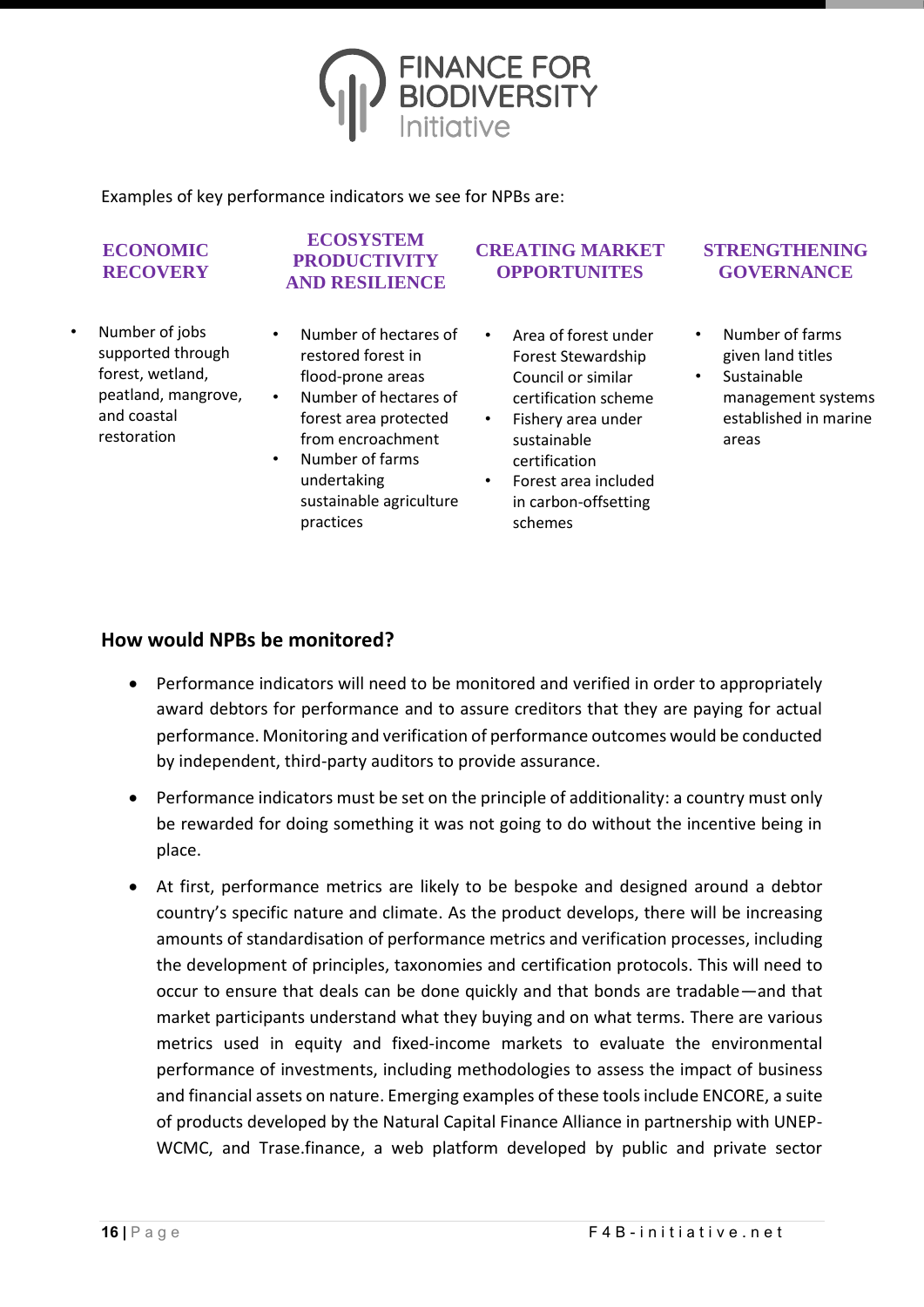

partners. Both allow financial institutions to assess how their portfolios directly and indirectly impact deforestation and biodiversity.

- NPBs could use existing monitoring frameworks, such as the REDD+ frameworks that already exist in many countries with large areas of tropical rainforest. This would have the benefit of lowering costs and reducing the time needed to agree metrics.
- The cost of monitoring performance could be significantly reduced by picking indicators that can be monitored at scale. Remote-sensing approaches can be used to map changes in habitat extent and condition in near real time.

### **How NPBs can be developed**

Incorporating nature performance into sovereign debt markets will require the involvement of a varied set of actors, including official creditors, debtors, multilaterals, ratings agencies and the private sector, to develop the market from an initial phase to a scalable financial asset. This pathway could be structured as follows:

- 1. **Develop a small number of nature performance bond pilot deals between sovereign debtors and creditors to demonstrate proof of concept**. Sovereign creditors may be open to paying directly for nature outcomes as part of their policy interests and international commitments.
- 2. **Develop a set of protocols and features that allow the instrumentsto be traded.** Scaling NPBs requires achieving consensus on agreed standards and their use. This could involve setting envelopes on the payments that creditors would receive, such as defining interest collars to ensure a baseline level of return. Success to date in debt-for-nature swaps has been limited by a lack of standardisation, constraining scaling across multiple actors and markets. More recently, guidelines for green and climate bonds have highlighted the scaling potential of even quite modest levels of standardisation. Early-stage principles for SDG-linked bonds, effectively a performance bond with features comparable to the proposed NPB, are a further indication of positive momentum. The TNFD offers the opportunity to further refine the data and metrics needed to align financial sector activities with improved nature outcomes.
- 3. **Build natural capital into credit ratings.** ESG (environmental, social and governance) considerations are being increasingly mainstreamed into sovereign credit ratings. For instance, S&P Global has produced the ESG Risk Atlas, which assesses the environmental and social exposure of sovereigns.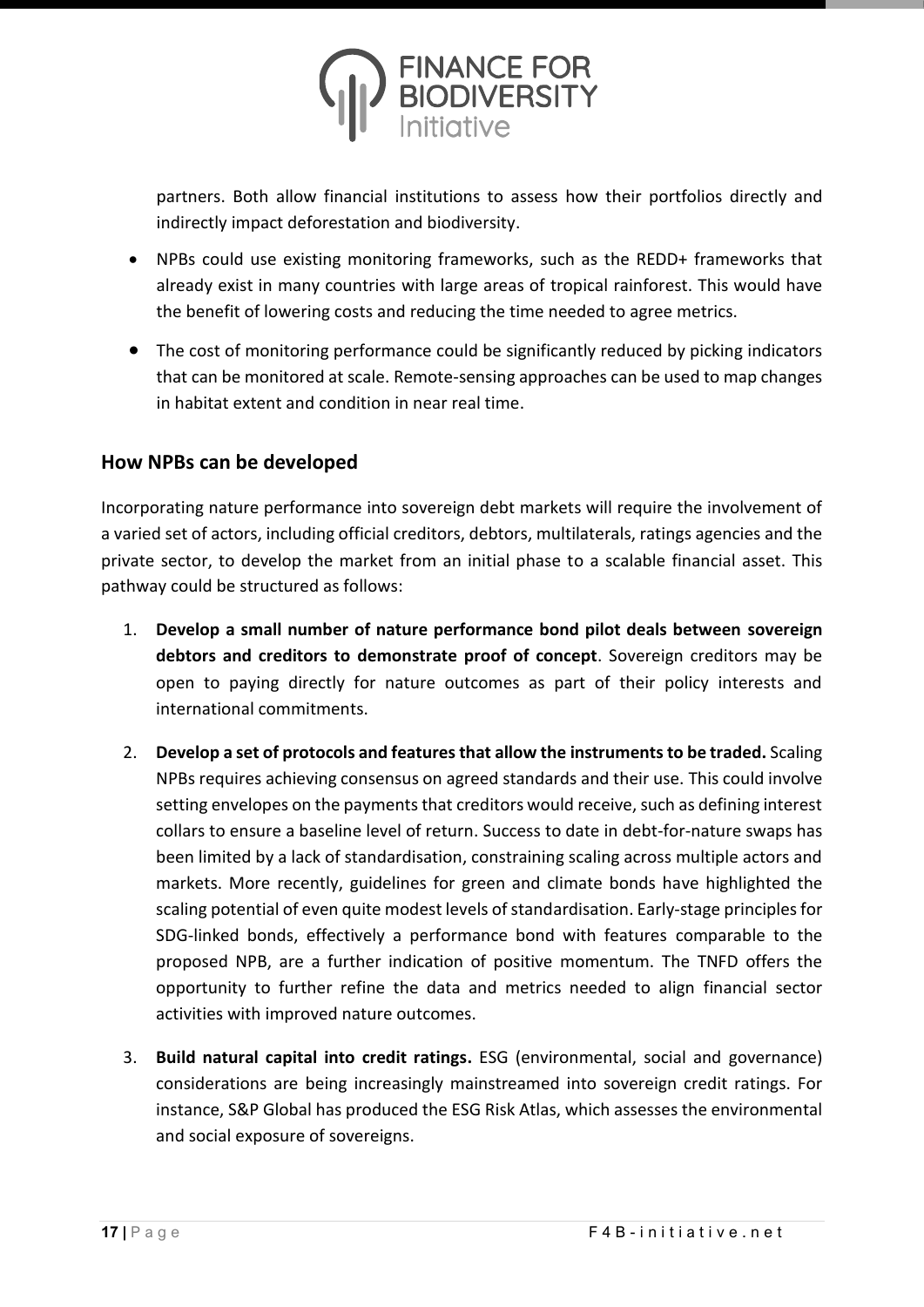

## **How private sector funding could be unlocked**

Private sector actors are crucial for providing liquidity and scale. F4B sees the involvement of the private sector in the market for NPBs evolving as the bonds become increasingly standardised and the demand for debt instruments incorporating nature performance outcomes continues to grow. Four phases have been identified:

### **1. Public sector concessional finance and guarantees to reduce risk to the private sector**

Public financial institutions can reduce the cost of capital by demonstrating a willingness to pay for performance outcomes. They can also reduce the financial risk to investors through credit enhancement, providing assurance or guarantees against bonds in emerging markets that have higher risk or lower returns—a practice widely known as "blended finance". An archetypal model for the role of the public sector in increasing private sector involvement in green finance is the Amundi/IFC Planet Emerging Green One fund (Amundi Asset Management, 2018), which aims to unlock private funding for climate projects in emerging markets. Risk sharing between the public and private sector is built into the fund by the IFC and other development banks investing to offset risk and attract private sector investment.

### **2. Development of a multilateral platform**

To overcome the fact that private sector investors are likely to be less willing than the public sector to buy products where the amount of principal returned would be less than originally lent, a platform could be developed where multilaterals cover the cost of any principal reduction due to successful performance, while the private sector engages in the market based on the assumption the interest rate of the bond will vary according to performance.

#### **3. Impact investing**

Impact investing targets investment with social and environmental returns in emerging and developed markets where investors are often willing to take lower than market returns. In June 2020, the Global Impact Investing Network found that the total size of this market was US\$715 billion. Such investors may be willing to engage early in the market for nature performance outcomes given their focus on investments that generate positive environmental and social returns.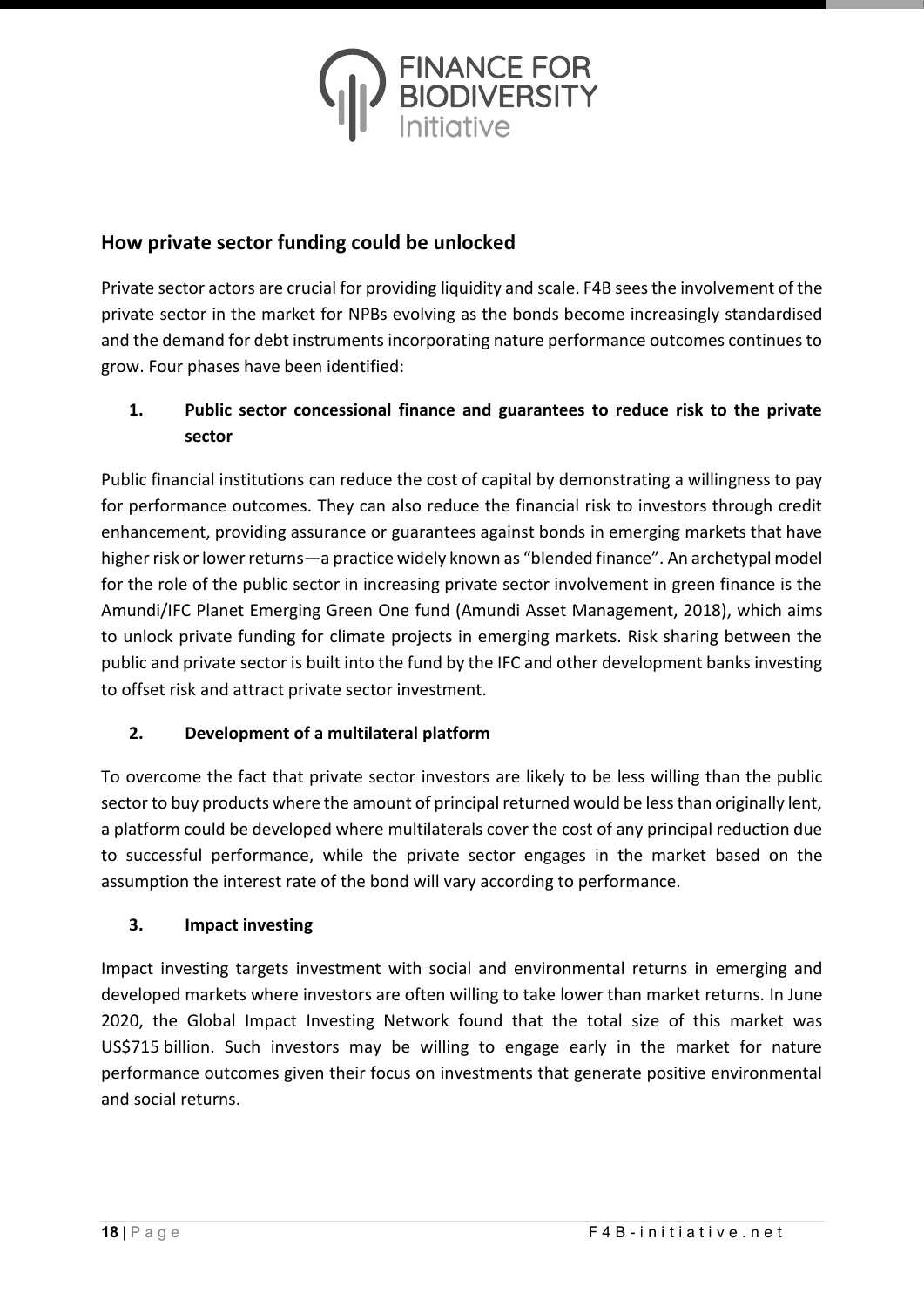

#### **4. Natural capital is incorporated into private sector investment decisions**

All creditors would be interested in nature performance outcomes if they materially affect solvency risks that feed into credit ratings. As summarised above in this Technical Paper, an increasing body of work is emerging that links natural capital to sovereign credit risk. Financial institutions are increasingly incorporating environmental risks into assessments of a country's capacity to raise and repay debt. HSBC Global Asset Management and Pollination Group's Natural Capital Fund aims to raise US\$6 billion from institutional investors, highlighting how mainstream investors are increasingly factoring in natural capital into their investment portfolios (HSBC, 2020).

# **Next Steps**

This year—2020—was to be a "super year" for global environmental action, given multiple commitments to halt biodiversity loss and climate change. There is an opportunity to do even better in 2021.

With a looming sovereign debt crunch, and an accelerating set of climate initiatives in the runup to the United Nations Convention on Biological Diversity (COP-15) meeting in Kunming, China, in May 2021 and the UNFCCC's COP26 climate conference in Glasgow, Scotland, scheduled for November 2021, the time to to grasp the debt and nature opportunity is now.

F4B invites creditors, debtors and other interested partners to engage to help shape its NPB proposition, so as to:

- 1. Further develop and refine this approach to sovereign debt based on nature-related performance, including a common approach across multiple initiatives, identifying proven pathways for standardisation and scale.
- 2. Develop country-specific deal packages, including short-to-medium-term reductions in the cost of capital and interest to debtors, linked to delivery of measurable biodiversity/climate, social and economic outcomes.
- 3. Build consensus among policymakers, international organisations and the private sector ahead of forthcoming meetings of the IMF, World Bank, G7 and G20, with the aim of establishing NPBs as a key element of international sovereign debt architecture.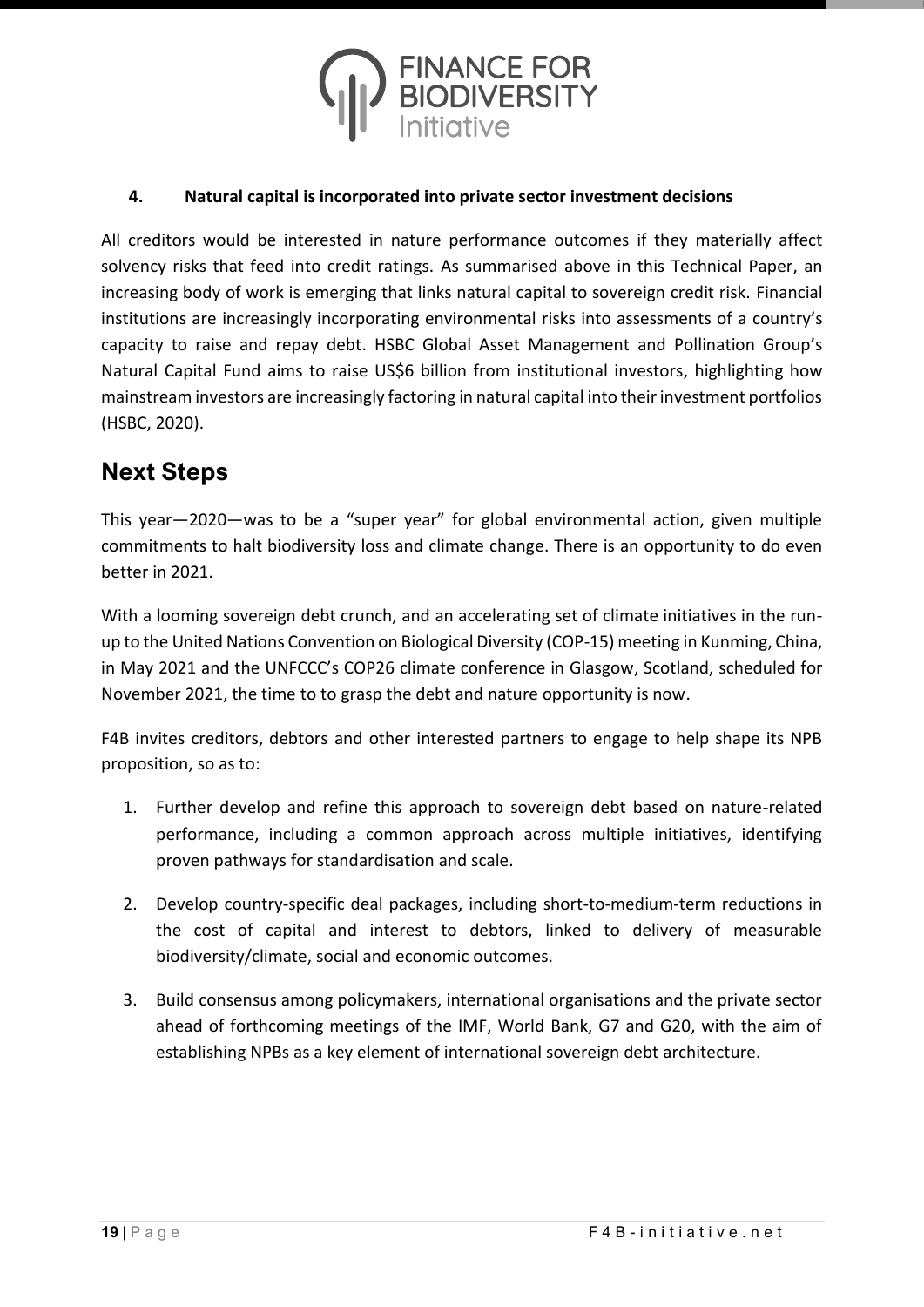

# **About Finance for Biodiversity**

*Finance for Biodiversity's* mission is to increase the materiality of biodiversity, or nature, in financial decision-making. In so doing, it seeks to better align financial flows with the needs of biodiversity conservation and restoration.

For further information: https://www.f4b-initiative.net/

Nathalie Nathe, F4B Manager, [nathalie.nathe@vivideconomics.com](mailto:nathalie.nathe@vivideconomics.com)

Ashley Gorst, Debt Project Manager, [ashley.gorst@vivideconomics.com](mailto:ashley.gorst@vivideconomics.com)

*We are grateful to Fiona Stewart, Nick Robins, Alexandra Pinzón-Torres, Tenke Zoltani and Oliver Withers for helpful comments on an earlier draft of this paper.*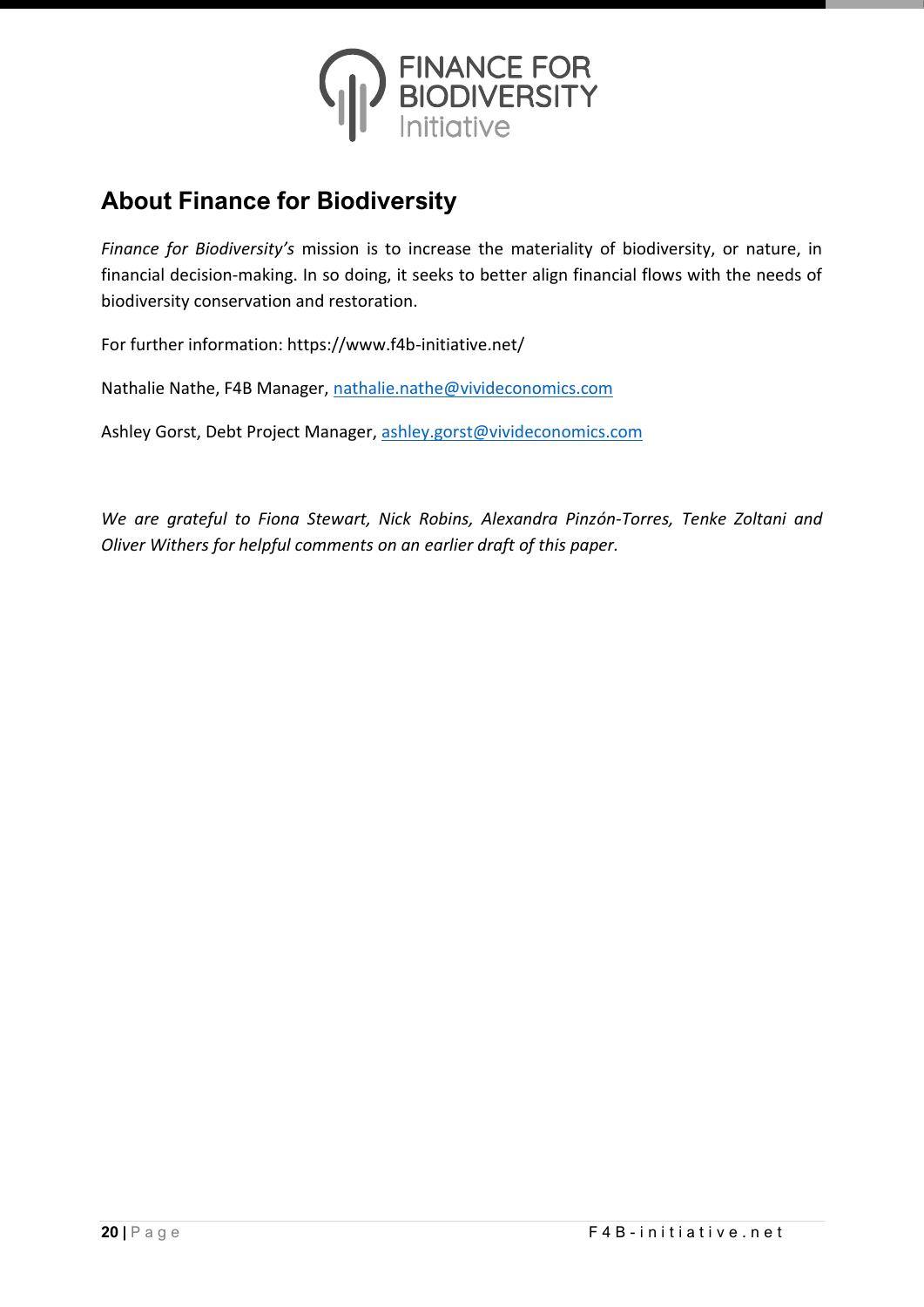

## **Appendix: Evolution of performance-based, nature-related financial instruments**

Nature Performance Bonds would form part of a larger landscape of financial instruments aimed at achieving environmental (and broader sustainability) outcomes. Each of these has its own particular advantages and shortcomings, and is discussed in more detail below.

#### **1. Debt-for-Nature Swaps**

**How they work:** In return for debt forgiveness or debt reduction, the developing country sovereign agrees to invest the accrued savings in the achievement of conservation (or more recently, climate) goals. Debt-for-nature swaps were popularised through the 1990s and 2000s as a de-risking mechanism to attract further sources of capital for nature and development. They have also been used in debt crises as a mechanism to counteract debt-servicing pressures to exploit natural resources.

**Who:** Most debt-for-nature swaps have been produced by the United States and other creditors, including Switzerland and Germany. The recipients have been Bolivia, Costa Rica, El Salvador, Jamaica, Peru and Poland. Many of these deals have been facilitated and co-financed by nongovernmental organisations including WWF, The Nature Conservancy (TNC) and Conservation International. The total amount of debt under debt-for-nature swaps amounted to US\$2.6 billion between 1985-2015, which resulted in \$1.2 billion of funding for conservation projects globally. The vast majority (93%) of these were bilateral deals between countries (UNDP, 2017).

**Scalability:** Debt-for-nature swaps tend to be bespoke deals, which limits their scalability. Negotiations to agree terms of the swap can also be lengthy.

**Performance:** Funds for conservation are held in a conservation trust fund that monitors use of proceeds.

#### **2. Blue Bonds**

**How they work:** Capital is raised to form a non-profit trust, which extends a loan to a government that has a high debt burden and natural capital challenges. This is used by the government to repay its creditors. The government repays the trust on more favourable terms and the trust pays for the initial capital raised and ongoing conservation. The government commits to creating marine protected areas in exchange for restructuring its debt obligation on more favourable terms.

**Who:** In 2018 the World Bank helped the Seychelles launch the first blue bond in 2019, raising US\$15 million from private sector investors. The Nordic Investment Bank followed in 2019 with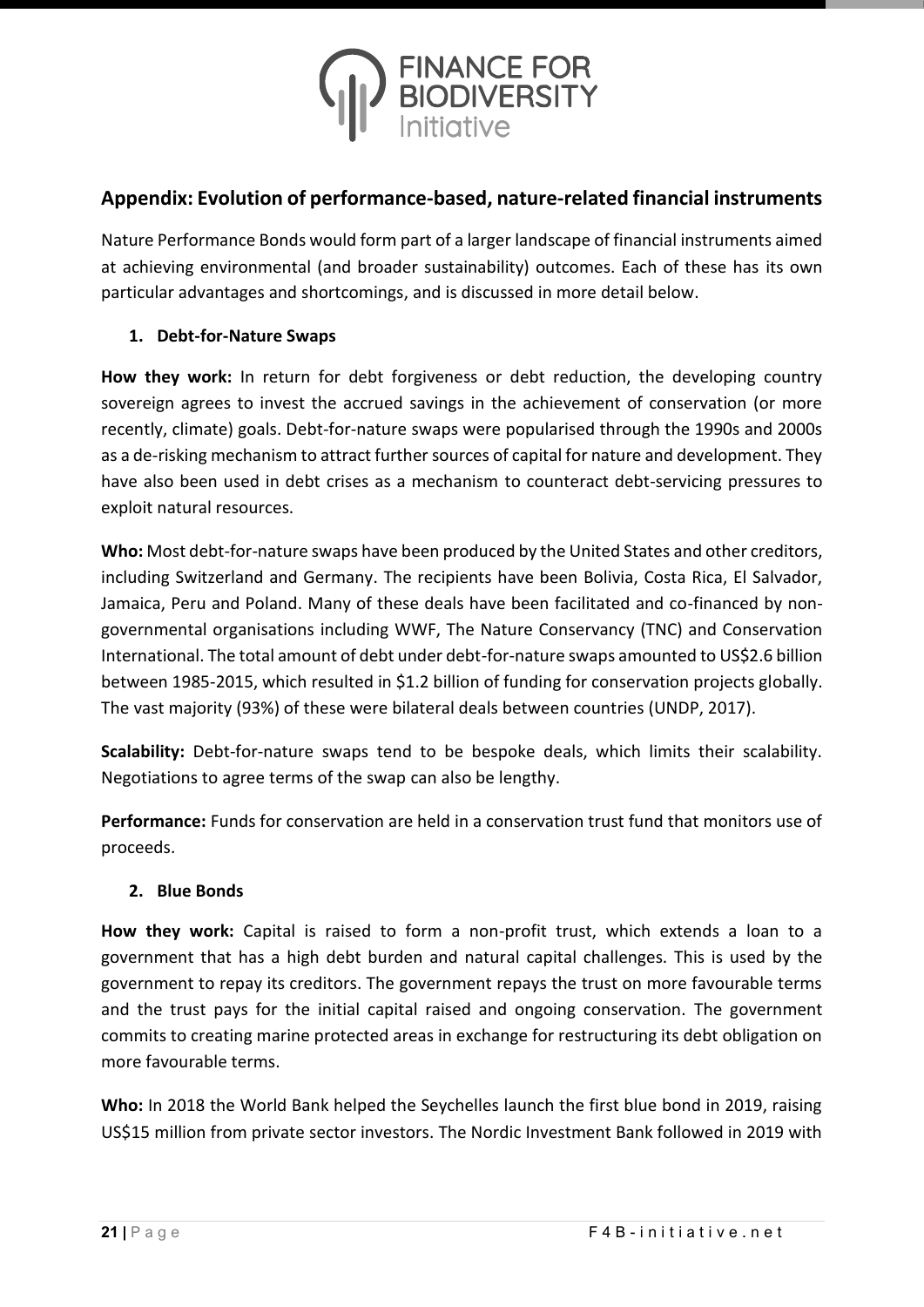

a Nordic-Baltic Blue Bond, raising SEK 2 billion (US\$220 million). TNC aims to raise US\$1.6 billion in blue bonds by 2025 over 20 countries.

**Scalability:** There is a potentially scalable approach to crowding in private sector capital.

**Performance:** Largely limited to use of proceeds for marine protected areas where spending and performance models could be replicated across countries.

#### **3. Green Bonds**

**How they work**: A green bond is a fixed-income instrument where the use-of-proceeds is specifically assigned to climate and environmental projects. Coupons and maturity are fixed regardless of performance. As at the end of April 2020, total global green bond issuance stood at US\$829 billion. (Climate Bonds Initiative, 2020b).

**Who:** Since the issuance of the first green bond in 2007 by the European Investment Bank and the World Bank, the range of both green bond issuers and investors has grown exponentially. As at the end of 2019, green bond issuers included corporates (financial and non-financial), sovereigns, development banks and asset-backed securities (Climate Bonds Initiative, 2020a).

**Scalability:** The development and broad acceptance of frameworks such as the Green Bond Principles, Climate Bonds Standard and the EU Green Bond Standard have contributed to the standardisation, and consequent scalability, of the market.

**Performance**: Despite the significant growth in the market, the instrument itself does not guarantee positive environmental outcomes as there is no linkage between the product structure and specific outcomes.

#### **4. Sustainability-linked Bonds**

**How they work**: Sustainability-linked bonds do not have a specific use-of-proceeds requirement, and the financial or structural components of the bond will vary according to the achievement (or otherwise) of predefined sustainability performance targets (ICMA, 2020).

**Who:** In 2019, the Italian energy group Enel issued a US\$1.5 billion five-year sustainability-linked bond. The bond rate is subject to it having achieved a target of at least 55% of its installed capacity in renewable energy by 2021. If this goal is not reached by the end of 2021, the coupon will be increased by +25 basis points until the bond matures (BNP Paribas, 2019).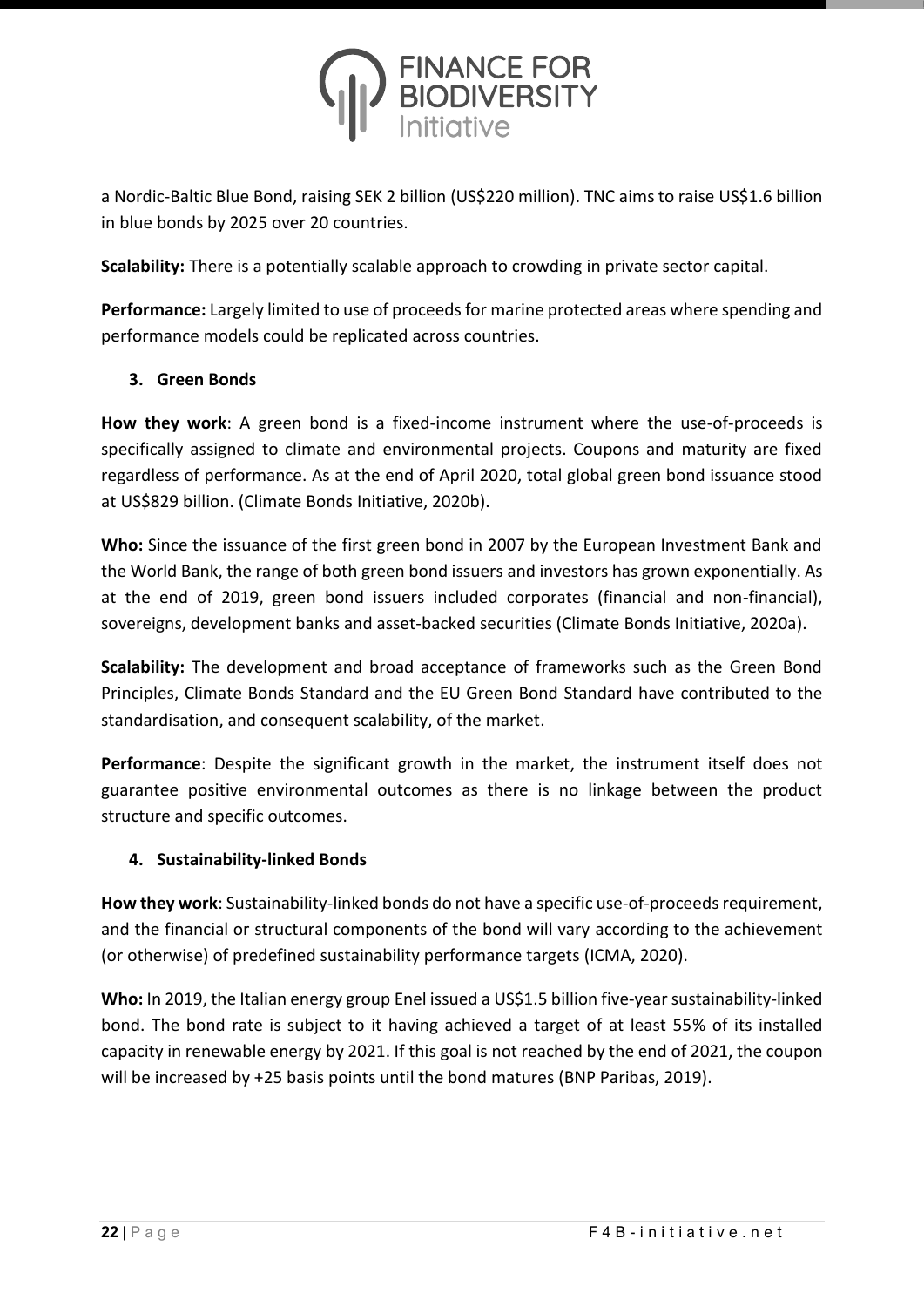

**Scalability**: The flexible use-of-proceeds structure and the recent (June 2020) publication by ICMA of Sustainability-Linked Bonds Principles offer opportunities for standardisation and scalability, making it potentially attractive to a broad range of both issuers and investors.

**Performance**: As the financial structure of the bond is explicitly linked to the achievement of predefined sustainability targets as measured using defined performance indicators, there is a clearer relationship between investment and impact (Mathew, 2020).

#### **5. Pandemic Bonds**

**How they work/Who**: Pandemic bonds are a form of insurance-linked bond created to raise funds for the World Bank's Pandemic Emergency Financing Facility (PEF), aimed at providing funding to developing countries facing the risk of a pandemic (World Bank, 2020a). Structurally they are similar to catastrophe bonds inasmuch as the pay-out is triggered when a pre-agreed set of parameters is breached (in the case of COVID-19, this included outbreak size, confirmation ratio and cross-border spread). Investors received a sizeable interest payment but would lose all or a portion of their principal in the event of the bond being triggered (Hodgson, 2020).

**Scalability:** Pandemic bonds are essentially a form of catastrophe bond, a fairly well-established and understood financial instrument. However, as the World Bank's pandemic bonds have shown, agreeing the relevant trigger events in order to both make the product attractive to private sector investors while still achieving the desired developmental outcomes can be challenging (Cheng, 2020).

**Performance**: The use of parametric triggers and pay-out structures means the pay-out can diverge significantly from the actual loss and is highly reliant on the ability to accurately measure the relevant trigger events.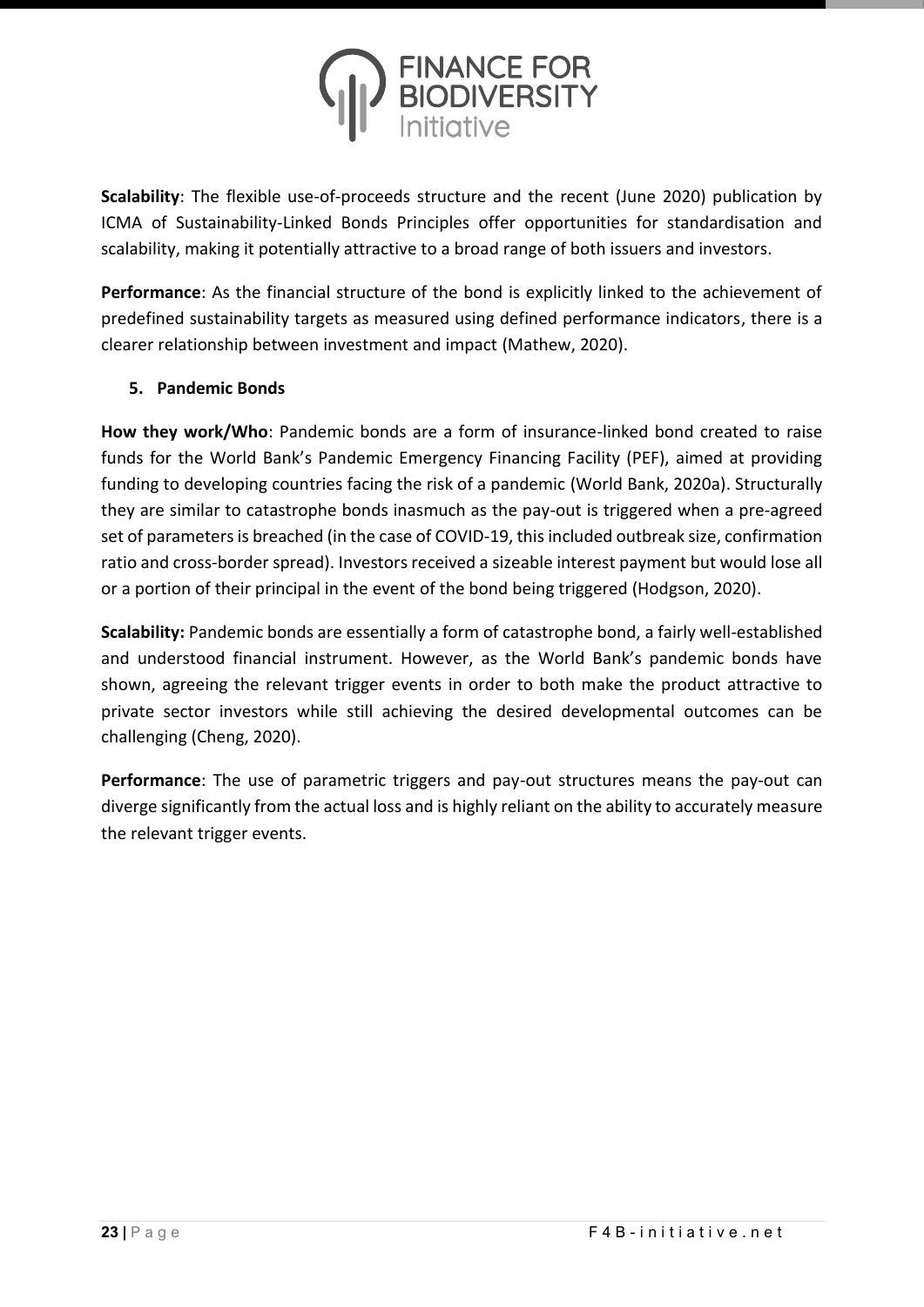

# **References**

Amundi Asset Management (2018) *IFC and Amundi successfully close world's largest green bond fund*, *Amundi LU Institutionals & Corporate*. Available at: https://www.amundi.lu/professional/Local-Content/News/IFC-and-Amundi-successfully-closeworld-s-largest-green-bond-fund (Accessed: 8 September 2020).

BNP Paribas (2019) 'Italian energy company issues groundbreaking SDG-linked bond', 20 September. Available at: https://cib.bnpparibas.com/sustain/italian-energy-company-issuesgroundbreaking-sdg-linked-bond\_a-3-3063.html (Accessed: 29 August 2020).

Cevik, S. and Jalles, J. T. (2020) *This Changes Everything: Climate Shocks and Sovereign Bonds*. Available at: https://www.imf.org/en/Publications/WP/Issues/2020/06/05/This-Changes-Everything-Climate-Shocks-and-Sovereign-Bonds-49476 (Accessed: 29 August 2020).

Cheng, M. (2020) 'Pandemic bonds prove good for investors, less so for nations', *Associated Press*, 22 March. Available at: https://apnews.com/9b6191d5d82145c237b470525e2e9515 (Accessed: 29 August 2020).

Climate Bonds Initiative (2020a) *Green Bonds: Global State of the Market*. Available at: https://www.climatebonds.net/resources/reports/green-bonds-global-state-market-2019.

Climate Bonds Initiative (2020b) *Markets Monthly #4*, *Climate Bonds Initiative*. Available at: https://www.climatebonds.net/2020/05/markets-monthly-4-07052020-april-gb-issuancebounces-back-green-stimulus-calls-grow-china (Accessed: 29 August 2020).

Dennis, J., Singh, S. and Schmitt, S. (2020) 'Harnessing sovereign debt investment in the fight for climate and nature', *Medium*, 30 July. Available at: https://medium.com/@WWF/harnessing-sovereign-debt-investment-in-the-fight-for-climateand-nature-eb7b3465ce9 (Accessed: 29 August 2020).

Fitch Ratings (2020) *G20 DSSI Debt Relief Impact On Sovereigns*. Available at: https://www.fitchratings.com/research/sovereigns/g20-dssi-debt-relief-impact-on-sovereigns-31-07-2020 (Accessed: 30 August 2020).

Foll, J. (2019) *Biodiversity crisis: The role of investors in resolving species extinction - Part 1*. AXA Investment Managers. Available at: https://realassets.axa-im.com/content/- /asset\_publisher/x7LvZDsY05WX/content/biodiversity-crisis-the-role-of-investors-in-resolvingspecies-extinction-part-1/23818 (Accessed: 29 August 2020).

Hepburn, C. *et al.* (2020) 'Will COVID-19 fiscal recovery packages accelerate or retard progress on climate change?', *Oxford Review of Economic Policy*, 36.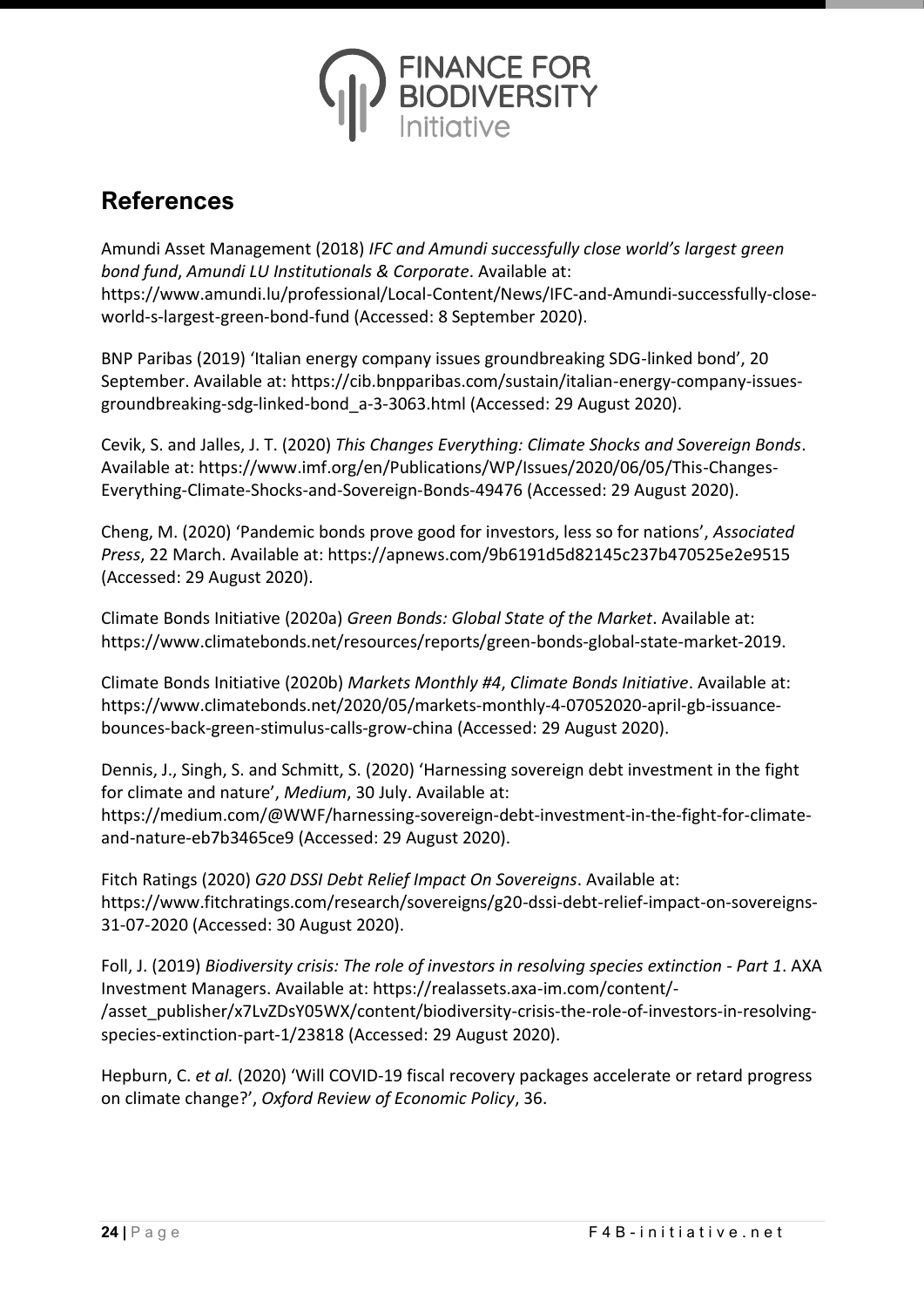

Hodgson, C. (2020) 'World Bank ditches second round of pandemic bonds', *Financial Times*, 5 July. Available at: https://www.ft.com/content/949adc20-5303-494b-9cf1-4eb4c8b6aa6b (Accessed: 29 August 2020).

Hook, L. (2020) 'Business turns to nature to fight climate change | Financial Times', *Financial Times*, 28 July. Available at: https://www.ft.com/content/7d940587-4502-4468-aceaa67b7bf6a523 (Accessed: 30 August 2020).

HSBC (2020) *HSBC Pollination: Nature is capital*. Available at: https://www.assetmanagement.hsbc.co.uk/en/institutional-investor/news-andinsights/climateassetmanagement-uk (Accessed: 8 September 2020).

ICMA (2020) *Sustainability Linked Bond Principles*. Available at: https://www.icmagroup.org/green-social-and-sustainability-bonds/sustainability-linked-bondprinciples-slbp/ (Accessed: 28 August 2020).

IMF (2020) *Sub-Saharan Africa: A Cautious Reopening*. Available at: https://www.imf.org/en/News/Articles/2020/06/27/pr20249-sub-saharan-africa-a-cautiousreopening (Accessed: 30 August 2020).

IPBES (2019) *Summary for policymakers of the global assessment report on biodiversity and ecosystem services*. Zenodo. doi: 10.5281/zenodo.3553579.

IPCC (2019) *Summary for Policymakers. In: Climate Change and Land: an IPCC special report on climate change, desertification, land degradation, sustainable land management, food security, and greenhouse gas fluxes in terrestrial ecosystems*. Available at: https://www.ipcc.ch/srccl/chapter/summary-for-policymakers/ (Accessed: 29 August 2020).

IUCN (2015) *Commission on Ecosystem Management*, *IUCN*. Available at: https://www.iucn.org/commissions/commission-ecosystem-management/our-work/cemsthematic-groups/services (Accessed: 29 August 2020).

Kling, G. *et al.* (2018) 'Climate Vulnerability and the Cost of Debt', *SSRN Electronic Journal*. doi: 10.2139/ssrn.3198093.

Mathew, J. (2020) 'Sustainability-Linked Bonds and the Sustainability-Linked Bond Principles | Insights | DLA Piper Global Law Firm', *DLA Piper*, 23 July. Available at: https://www.dlapiper.com/en/uk/insights/publications/2020/07/sustainability-linked-bonds/ (Accessed: 29 August 2020).

Nauman, B. (2020) 'ESG investors wake up to biodiversity risk', *Financial Times*, 29 July. Available at: https://www.ft.com/content/100f0c5b-83c5-4e9a-8ad0-89af2ea4a758 (Accessed: 29 August 2020).